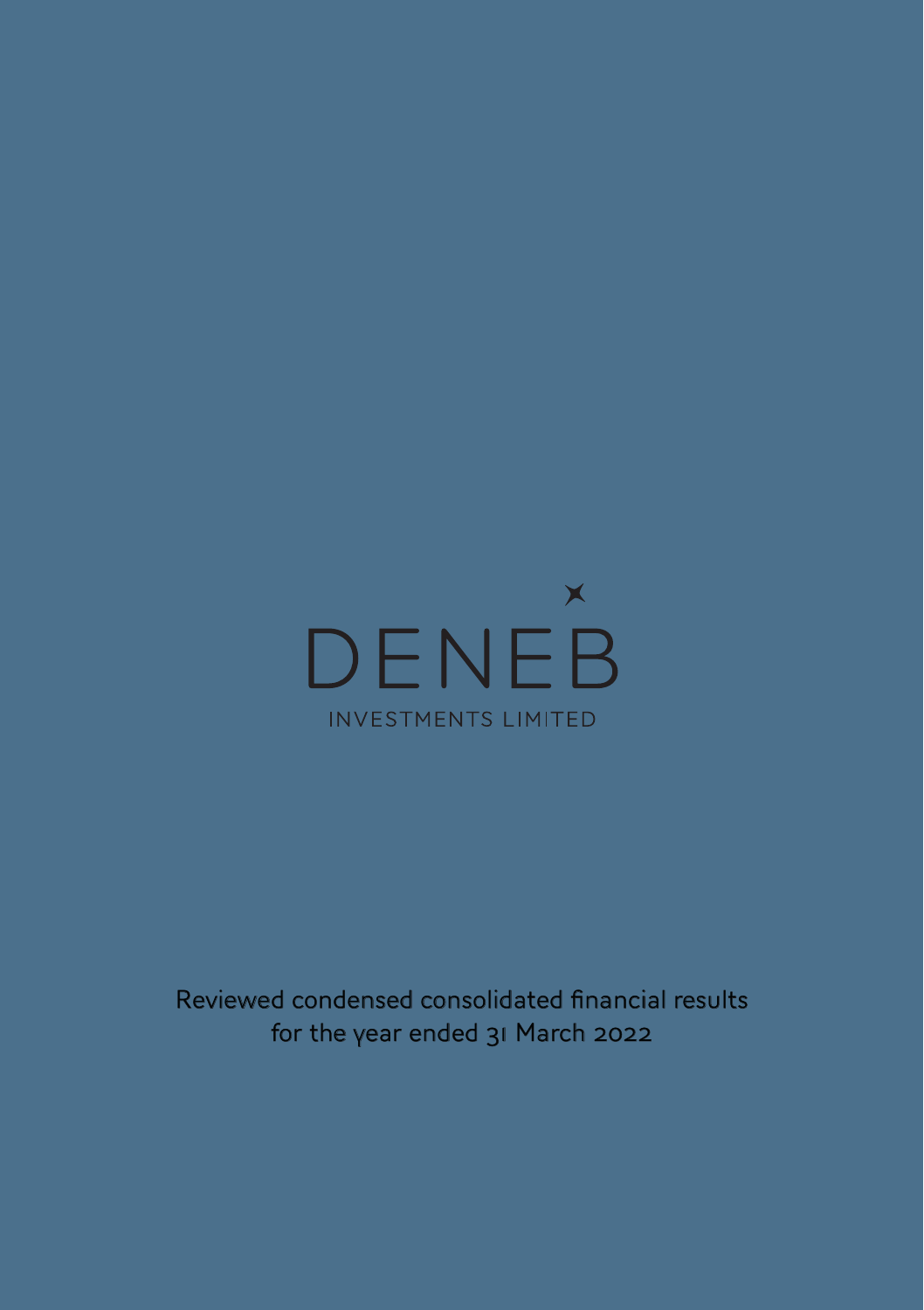# Financial highlights

- $X$  Revenue from continuing operations  $\triangle$  R389 million (15%) to R2 993 million
- $\times$  Profit  $\triangle$  Ro, 4 million to R124 million
- **X** Earnings per share unchanged at 29 cents
- $\blacktriangleright$  Headline earnings per share  $\blacktriangleright$  10 cents (43%) to 33 cents
- $\blacktriangleright$  Net asset value per share  $\blacktriangleright$  22 cents (6%) to 385 cents
- $\blacktriangleright$  Distribution per share  $\blacktriangleright$  2 cents (29%) to 9 cents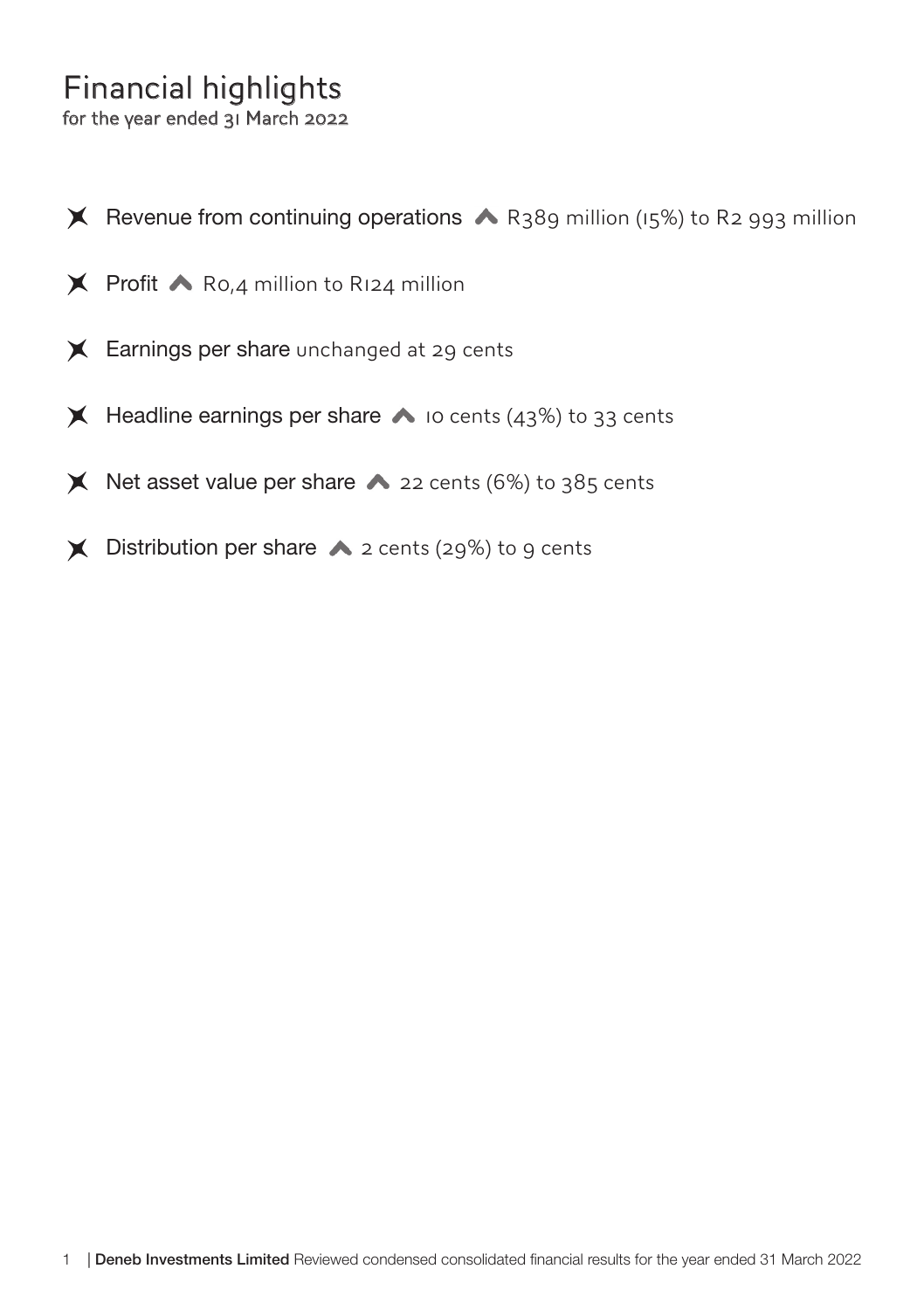### Condensed consolidated statement of financial position as at 31 March

|                                                                  |              | Reviewed       | Audited        |
|------------------------------------------------------------------|--------------|----------------|----------------|
|                                                                  | <b>Notes</b> | 2022<br>R000's | 2021<br>R000's |
|                                                                  |              |                |                |
| <b>ASSETS</b>                                                    |              |                |                |
| Non-current assets                                               |              | 2 049 272      | 2 107 289      |
| Plant and equipment                                              |              | 410 535        | 397 175        |
| Right-of-use assets                                              |              | 63 912         | 79 262         |
| Owner-occupied property                                          | 5.2          | 247 545        | 210 125        |
| Investment property                                              | 5.2          | 1 125 386      | 1 178 467      |
| Intangible assets                                                |              | 26 558         | 30 011         |
| Goodwill                                                         |              | 22 760         | 23 430         |
| Financial asset at fair value through other comprehensive income |              | 4 2 3 7        | 4 2 3 7        |
| Long-term receivables                                            |              | 7955           | 14 145         |
| Deferred tax assets                                              |              | 140 384        | 170 437        |
| <b>Current assets</b>                                            |              | 1 239 658      | 979 443        |
| Inventories                                                      |              | 596 406        | 431 460        |
| Trade and other receivables                                      |              | 563 270        | 474 105        |
| Current tax assets                                               |              | 6490           | 2 1 8 2        |
| Cash and cash equivalents                                        |              | 73 492         | 71 696         |
| Non-current assets held for sale                                 | 4.2          | 43 010         | 85 304         |
| <b>Total current assets</b>                                      |              | 1 282 668      | 1 064 747      |
| <b>Total assets</b>                                              |              | 3 331 940      | 3 172 036      |
| <b>EQUITY AND LIABILITIES</b>                                    |              |                |                |
| <b>Total equity</b>                                              |              | 1 678 902      | 1 576 557      |
| Stated capital                                                   |              | 1 462 143      | 1 459 386      |
| Reserves                                                         |              | 216 759        | 118 408        |
| Equity attributable to owners of the company                     |              | 1 678 902      | 1 577 794      |
| Non-controlling interest                                         |              |                | (1 237)        |
| Non-current liabilities                                          |              | 782 523        | 948 813        |
| Deferred tax liabilities                                         |              | 11 201         | 4 6 9 2        |
| Post-employment medical aid benefits                             |              | 74 974         | 77 514         |
| Deferred income                                                  |              | 81 033         | 110 550        |
| Interest-bearing liabilities                                     |              | 528 757        | 657 125        |
| Lease liabilities                                                |              | 86 558         | 98 932         |
| <b>Current liabilities</b>                                       |              | 870 515        | 636 864        |
| Current tax liabilities                                          |              | 13 3 8 2       | 9370           |
| Post-employment medical aid benefits                             |              | 7600           | 7944           |
| Deferred income                                                  |              | 13 974         | 7 5 3 5        |
| Interest-bearing liabilities                                     |              | 219 118        | 121 922        |
| Lease liabilities                                                |              | 14 738         | 16 500         |
| Trade and other payables                                         |              | 587 205        | 436 971        |
| Provisions                                                       |              |                | 6818           |
| Bank overdraft                                                   | 6.1          | 14 4 98        |                |
| Non-current liabilities held for sale                            | 4.2          |                | 29 804<br>9802 |
| <b>Total current liabilities</b>                                 |              |                |                |
|                                                                  |              | 870 515        | 646 666        |
| <b>Total liabilities</b>                                         |              | 1 653 038      | 1 595 479      |
| Total equity and liabilities                                     |              | 3 331 940      | 3 172 036      |
| Net asset value                                                  |              | 1 678 902      | 1577794        |
| Net asset value per share                                        | (cents)      | 385            | 363            |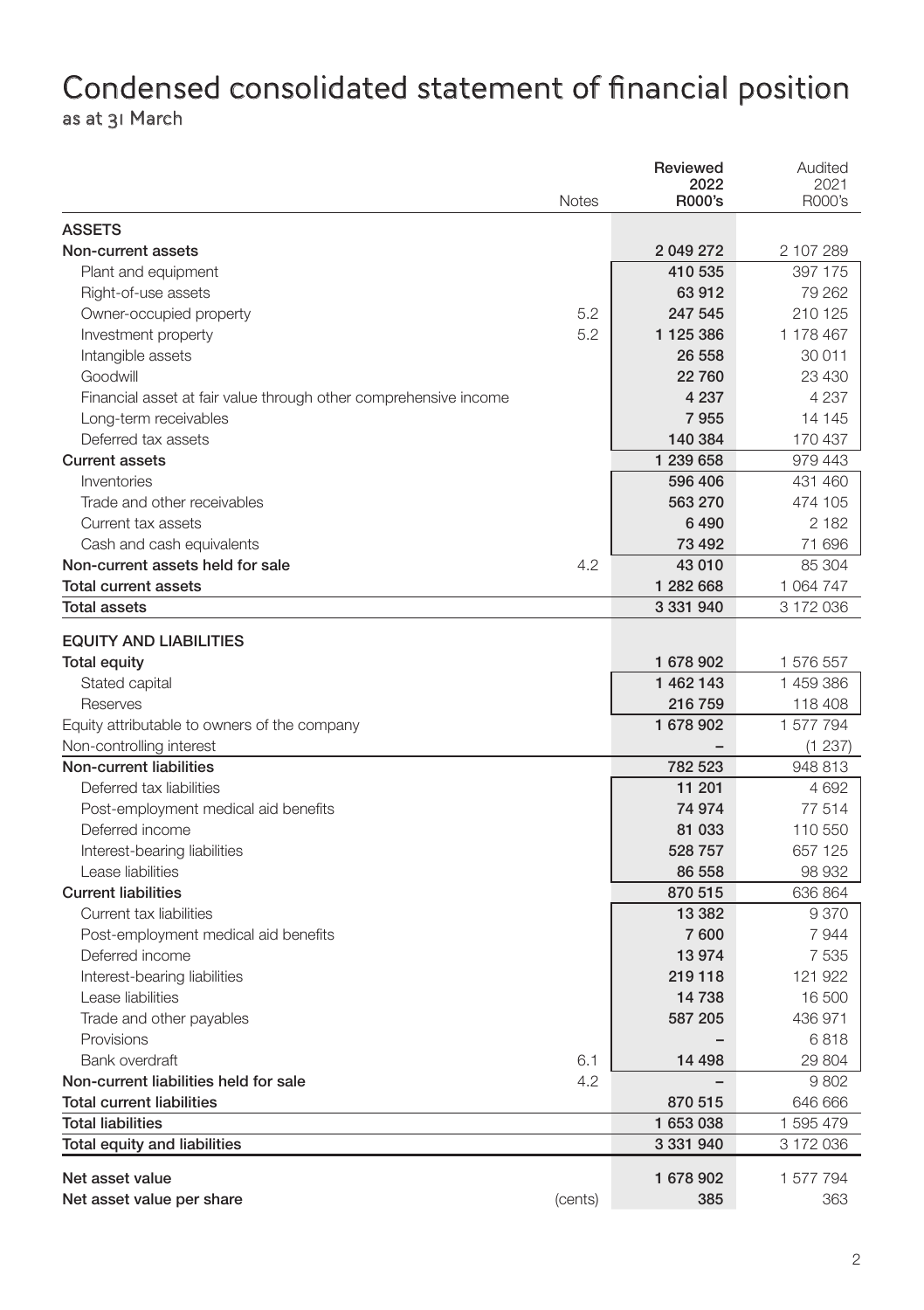## Condensed consolidated statement of profit or loss and other comprehensive income

|                                                                                                                        | Reviewed             | Audited          |
|------------------------------------------------------------------------------------------------------------------------|----------------------|------------------|
| <b>Notes</b>                                                                                                           | 2022<br>R000's       | 2021<br>R000's   |
|                                                                                                                        |                      |                  |
| Continuing operations                                                                                                  |                      |                  |
| Revenue                                                                                                                | 2992568              | 2603554          |
| Cost of sales                                                                                                          | (2202510)<br>790 058 | (1909617)        |
| Gross profit                                                                                                           |                      | 693 937          |
| Other income                                                                                                           | 50817                | 19 154           |
| Selling and distribution expenses                                                                                      | (285 421)            | (254681)         |
| Administrative and other expenses                                                                                      | (298100)             | (277628)         |
| Operating profit before finance costs, impairments, restructuring<br>expenses and revaluation of investment properties | 257 354              | 180 782          |
| Revaluation of investment properties                                                                                   | (17133)              | 49829            |
| <b>Impairments</b>                                                                                                     |                      | (6930)           |
| Restructuring expenditure                                                                                              |                      | (11716)          |
| Profit before finance costs                                                                                            | 240 221              | 211 965          |
| Finance income                                                                                                         | 1698                 | 6811             |
| Lease finance expenses                                                                                                 | (12987)              | (15 202)         |
| Finance expenses                                                                                                       | (52 483)             | (66974)          |
| Profit before taxation                                                                                                 | 176 449              | 136 600          |
| 4.3<br>Income tax expense                                                                                              | (48170)              | (7019)           |
| Profit after tax                                                                                                       | 128 279              | 129 581          |
| <b>Discontinued operations</b>                                                                                         |                      |                  |
| Loss from discontinued operations, net of tax<br>4.1                                                                   | (3886)               | (5 492)          |
| Profit                                                                                                                 | 124 393              | 124 089          |
| Other comprehensive income, net of related tax                                                                         |                      |                  |
| Items that will never be reclassified to profit or loss                                                                |                      |                  |
| Revaluation of land and buildings                                                                                      | 634                  | 5840             |
| Revaluation                                                                                                            | (232)                | 7526             |
| Related tax                                                                                                            | 866                  | (1686)           |
| Post-employment medical benefit - actuarial gain                                                                       | 2 3 3 7              | 2 3 7 7          |
| Actuarial gain                                                                                                         | 3 2 0 8              | 3 3 0 1          |
| Related tax                                                                                                            | (871)                | (924)            |
| Items that are or may be reclassified to profit or loss                                                                |                      |                  |
| Foreign operations - foreign currency translation differences                                                          | 248                  | (4052)           |
| Other comprehensive income, net of tax                                                                                 | 3 2 1 9              | 4 1 6 5          |
| Total comprehensive income for the year                                                                                | 127 612              | 128 254          |
|                                                                                                                        |                      |                  |
| Profit attributable to:                                                                                                |                      |                  |
| Owners of the company                                                                                                  | 124 393              | 124 623          |
| Non-controlling interest                                                                                               | 124 393              | (534)<br>124 089 |
|                                                                                                                        |                      |                  |
| Total comprehensive income attributable to:                                                                            |                      |                  |
| Owners of the company                                                                                                  | 127 612              | 128 788          |
| Non-controlling interest                                                                                               |                      | (534)            |
|                                                                                                                        | 127 612              | 128 254          |
| Basic earnings per share<br>(cents)                                                                                    | 28,56                | 28,64            |
| Basic earnings per share from continued operations                                                                     | 29,45                | 29,90            |
| Basic loss per share from discontinued operations                                                                      | (0,89)               | (1, 26)          |
| Diluted earnings per share<br>(cents)                                                                                  | 27,93                | 28,64            |
| Diluted earnings per share from continued operations                                                                   | 28,80                | 29,90            |
| Diluted loss per share from discontinued operations                                                                    | (0, 87)              | (1, 26)          |
|                                                                                                                        |                      |                  |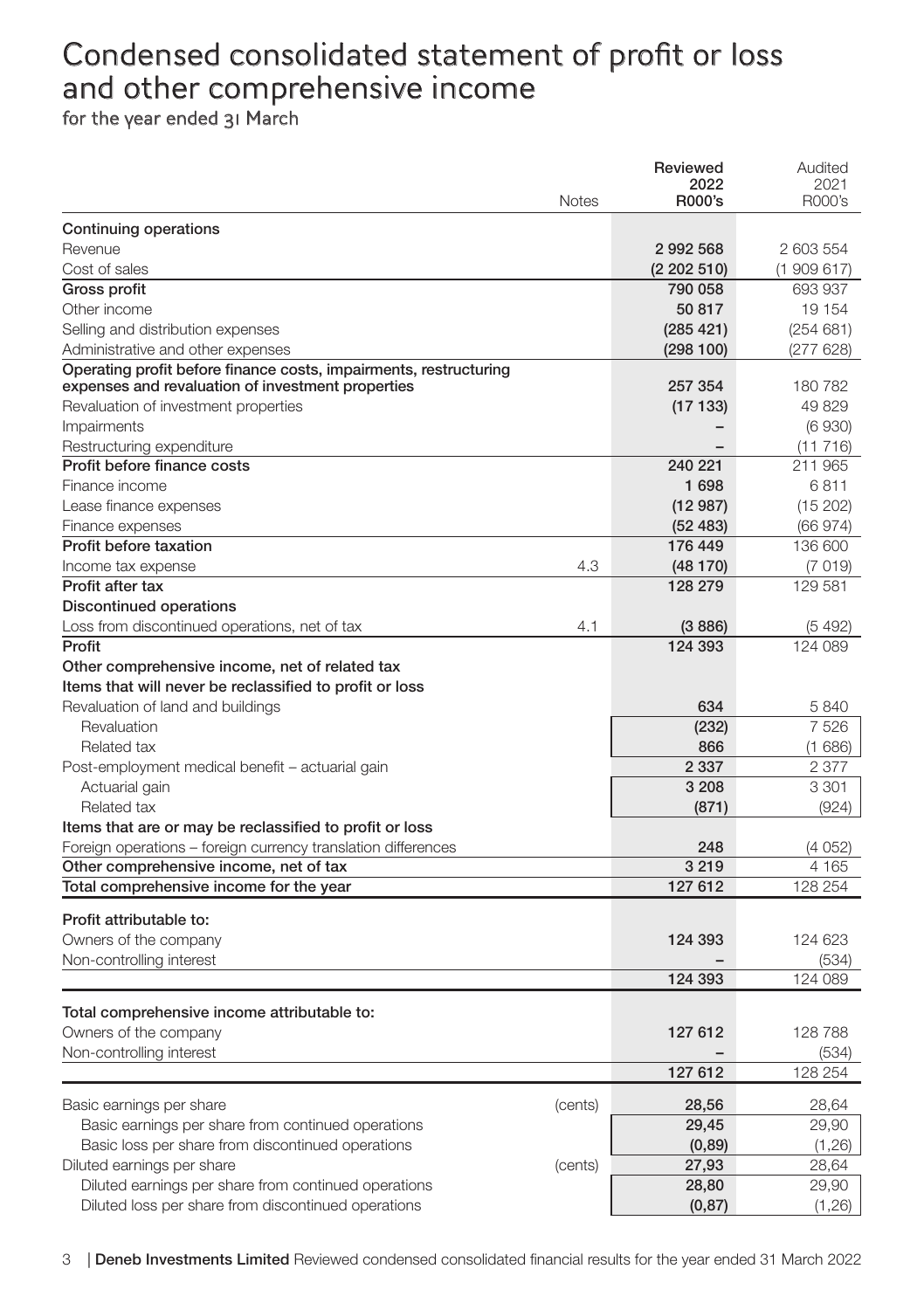# Condensed consolidated statement of changes in equity

|                                                                  | Stated<br>capital<br>total<br>R000's | Other<br>reserves<br>R000's | Retained<br>income<br>R000's | reserves<br>R000's | Non-<br>Total controlling<br>interest<br>R000's | Total<br>R000's |
|------------------------------------------------------------------|--------------------------------------|-----------------------------|------------------------------|--------------------|-------------------------------------------------|-----------------|
| Balance at 31 March 2020                                         | 1 457 583                            | 285 998                     | (279 571)                    | 6427               | (882)                                           | 1463128         |
| Total comprehensive income                                       | $\equiv$                             | 1788                        | 127 000                      | 128788             | (534)                                           | 128 254         |
| Profit                                                           |                                      |                             | 124 623                      | 124 623            | (534)                                           | 124 089         |
| Other comprehensive income, net of tax                           |                                      | 1788                        | 2 3 7 7                      | 4 1 6 5            |                                                 | 4 1 6 5         |
| Foreign operations - foreign currency<br>translation differences |                                      | (4052)                      |                              | (4052)             |                                                 | (4052)          |
| Revaluation of land and buildings,<br>net of tax                 |                                      | 5840                        |                              | 5840               |                                                 | 5840            |
| Post-employment medical benefit<br>- actuarial gain, net of tax  |                                      |                             | 2 3 7 7                      | 2 377              |                                                 | 2377            |
| Transactions with owners of the<br>company                       | 1803                                 |                             | (16 807)                     | (16 807)           | 179                                             | (14825)         |
| Share scheme - expense                                           |                                      |                             | 2582                         | 2 5 8 2            |                                                 | 2582            |
| - options exercised                                              | 1803                                 |                             | (1803)                       | (1803)             |                                                 |                 |
| Effects of change in holdings                                    |                                      |                             | (179)                        | (179)              | 179                                             |                 |
| Distribution to shareholders                                     |                                      |                             | (17 407)                     | (17407)            |                                                 | (17, 407)       |
| Balance 31 March 2021                                            | 1 459 386                            | 287 786                     | (169378)                     | 118 408            | (1 237)                                         | 1 576 557       |
| Total comprehensive income                                       | $\overline{\phantom{0}}$             | 882                         | 126 730                      | 127 612            | $\overline{\phantom{0}}$                        | 127 612         |
| Profit                                                           | -                                    | $\overline{\phantom{0}}$    | 124 393                      | 124 393            | $\overline{\phantom{0}}$                        | 124 393         |
| Other comprehensive income, net of tax                           |                                      | 882                         | 2 3 3 7                      | 3 2 1 9            |                                                 | 3 2 1 9         |
| Foreign operations - foreign currency<br>translation differences | -                                    | 248                         |                              | 248                |                                                 | 248             |
| Revaluation of land and buildings,<br>net of tax                 |                                      | 634                         |                              | 634                |                                                 | 634             |
| Post-employment medical benefit<br>- actuarial gain, net of tax  |                                      |                             | 2 3 3 7                      | 2 3 3 7            |                                                 | 2 3 3 7         |
| Transactions with owners of the<br>company                       | 2757                                 |                             | (29 261)                     | (29 261)           | 1 2 3 7                                         | (25 267)        |
| Share buy back                                                   | (1410)                               |                             |                              |                    |                                                 | (1410)          |
| Share scheme - expense                                           |                                      |                             | 5 3 6 9                      | 5 3 6 9            |                                                 | 5 3 6 9         |
| - options exercised                                              | 4 1 6 7                              |                             | (4167)                       | (4167)             |                                                 |                 |
| Effects of change in holdings                                    |                                      |                             |                              |                    | 1 2 3 7                                         | 1 2 3 7         |
| Distribution to shareholders                                     |                                      |                             | (30 463)                     | (30 463)           |                                                 | (30 463)        |
| Balance 31 March 2022                                            | 1462143                              | 288 668                     | (71 909)                     | 216 759            | $\overline{a}$                                  | 1 678 902       |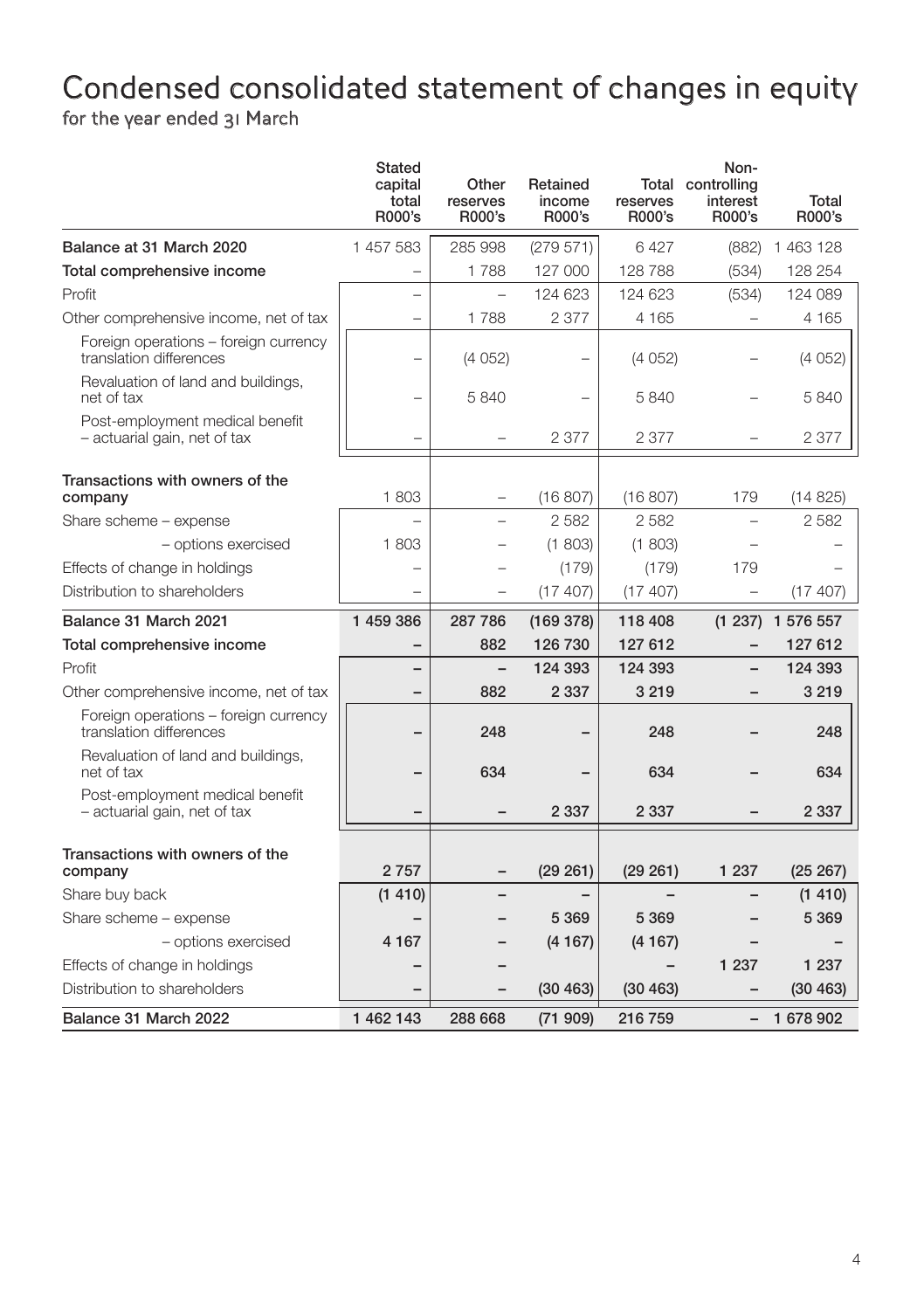### Condensed consolidated statement of cash flows for the year ended 31 March

|                                                                         | <b>Notes</b> | <b>Reviewed</b><br>2022<br>R000's | Audited<br>2021<br>R000's |
|-------------------------------------------------------------------------|--------------|-----------------------------------|---------------------------|
| Net cash flows from operating activities                                |              | 126 382                           | 208 591                   |
| Cash generated from operating activities before working capital changes |              | 313 175                           | 260 467                   |
| Cash (outflow)/inflow from working capital changes                      |              | (112523)                          | 39 852                    |
| Inventories                                                             |              | (164 677)                         | 114 244                   |
| Trade and other receivables                                             |              | (84675)                           | (2 261)                   |
| Trade and other payables                                                |              | 136 829                           | (72131)                   |
| Finance costs                                                           |              | $(63\ 772)$                       | (75 522)                  |
| Taxes paid                                                              |              | (10498)                           | (16 206)                  |
| Net cash flow from investing activities                                 |              | (28584)                           | (52 036)                  |
| Acquisition of property, plant and equipment                            |              | (143 214)                         | (53 273)                  |
| Proceeds from sale of assets held for sale                              |              | 56 992                            |                           |
| Proceeds from sale of intangible assets                                 |              | 36                                |                           |
| Proceeds from sale of property, plant and equipment                     |              | 46722                             | 10 320                    |
| Development cost of investment property                                 | 5.2.2        | (27352)                           | (6574)                    |
| Proceeds on sale of investment property                                 |              | 20 800                            |                           |
| Acquisition of intangible assets                                        |              | (1 298)                           | (2 509)                   |
| Disposal of interest in subsidiary companies                            | 5.3          | 18730                             |                           |
| Net cash flow from financing activities                                 |              | (80696)                           | (45 421)                  |
| Proceeds from borrowings                                                |              | 30 221                            | 7 201                     |
| Repayment of borrowings                                                 |              | (60 857)                          | (18152)                   |
| Principal elements of lease payments                                    |              | (18187)                           | (17063)                   |
| Share buy back                                                          |              | (1410)                            |                           |
| Distribution to shareholders                                            |              | (30 463)                          | (17 407)                  |
| Net increase in cash and cash equivalents                               |              | 17 102                            | 111 134                   |
| Cash and cash equivalents at the beginning of the year                  |              | 41 892                            | (69242)                   |
| Cash and cash equivalents at the end of the year                        |              | 58 994                            | 41 892                    |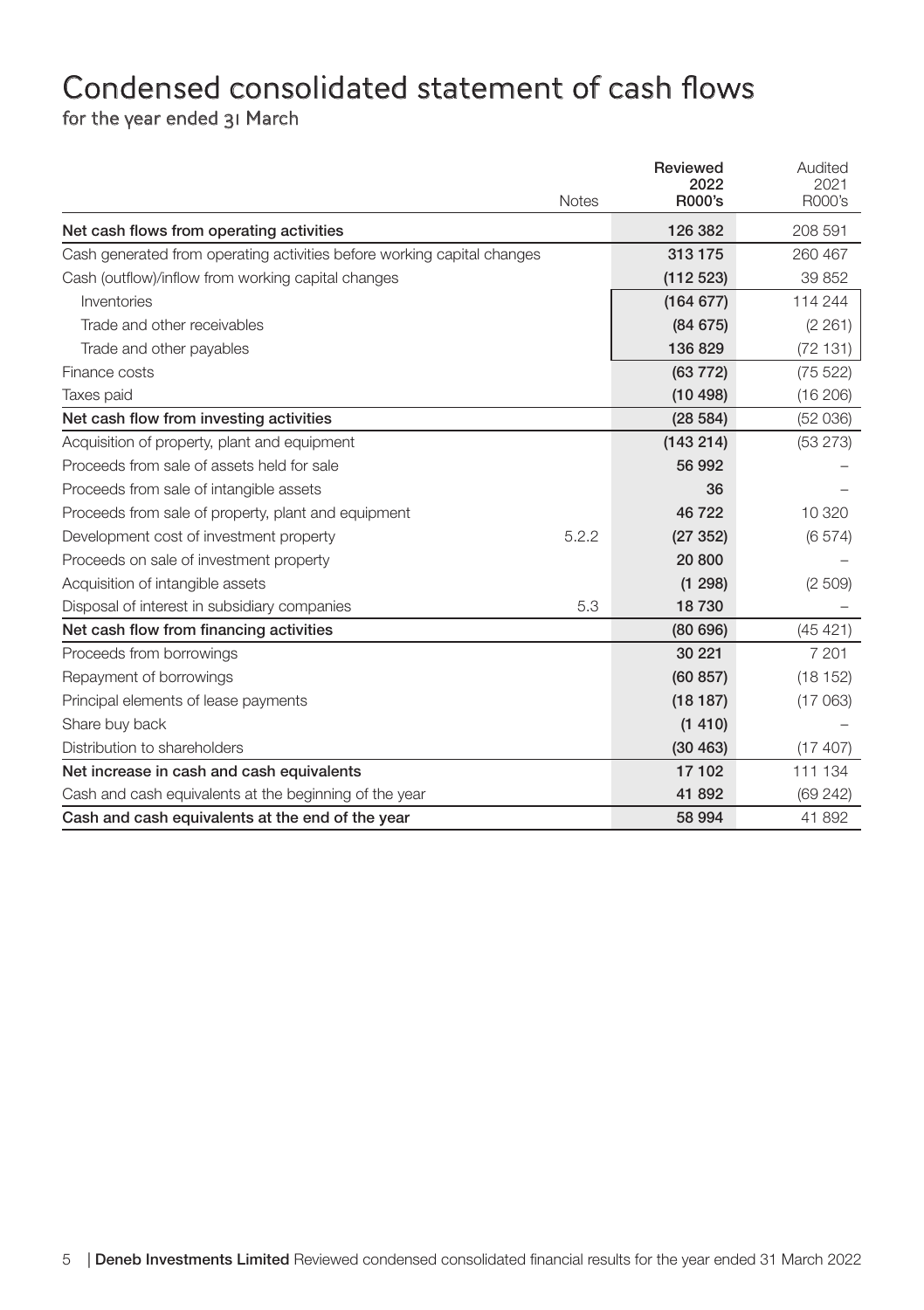# Condensed consolidated segmental report

|                                      |                      |                        | Automotive               | Industrial          | Head office              |                 |
|--------------------------------------|----------------------|------------------------|--------------------------|---------------------|--------------------------|-----------------|
|                                      |                      | <b>Branded</b>         | parts                    | product             | and                      |                 |
|                                      |                      | product                | manu-                    | manu-               | centralised              |                 |
|                                      | Properties<br>R000's | distribution<br>R000's | facturing<br>R000's      | facturing<br>R000's | services<br>R000's       | Total<br>R000's |
|                                      |                      |                        |                          |                     |                          |                 |
| 2022                                 |                      |                        |                          |                     |                          |                 |
| Segment revenue                      |                      |                        |                          |                     |                          |                 |
| Gross revenue                        | 165 962              | 1 236 314              | 490 988                  | 1 230 476           |                          | 3 1 2 3 7 4 0   |
| Less: Inter-segment sales            | (33695)              | (24733)                | $\overline{\phantom{0}}$ | (72 215)            | $\overline{\phantom{0}}$ | (130643)        |
|                                      | 132 267              | 1 211 581              | 490 988                  | 1 158 261           |                          | 2 993 097       |
| Less: Revenue attributable to        |                      |                        |                          |                     |                          |                 |
| discontinued operations              |                      |                        |                          | (529)               |                          | (529)           |
| Revenue as per statement of          |                      |                        |                          |                     |                          |                 |
| comprehensive income                 | 132 267              | 1 211 581              | 490 988                  | 1 157 732           |                          | 2992568         |
| Primary geographical market          |                      |                        |                          |                     |                          |                 |
| South Africa                         | 165 962              | 1 187 279              | 482 085                  | 1 204 508           |                          | 3 039 834       |
| Other African countries              |                      | 20795                  |                          | 25 968              |                          | 46 763          |
| Europe                               |                      | 28 240                 | 842                      |                     |                          | 29 082          |
| South America                        |                      |                        | 8 0 61                   |                     |                          | 8 0 61          |
|                                      | 165 962              | 1 236 314              | 490 988                  | 1 230 476           |                          | 3 123 740       |
|                                      |                      |                        |                          |                     |                          |                 |
| Major products/service lines         |                      |                        |                          |                     |                          |                 |
| Woven, knitted and non-woven         |                      |                        |                          |                     |                          |                 |
| products                             |                      |                        |                          | 838 072             |                          | 838 072         |
| Pressed, roll-formed steel products  |                      |                        | 490 988                  | 163 253             |                          | 654 241         |
| Speciality chemicals                 |                      |                        | -                        | 229 151             |                          | 229 151         |
| Rentals                              | 165 962              |                        |                          |                     |                          | 165 962         |
| Toys, electronic games and sports    |                      |                        |                          |                     |                          |                 |
| goods                                |                      | 943 149                |                          |                     |                          | 943149          |
| Stationery, publishing and office    |                      |                        |                          |                     |                          |                 |
| supplies                             |                      | 293 165                |                          |                     |                          | 293 165         |
|                                      | 165 962              | 1 236 314              | 490 988                  | 1 230 476           | $\overline{\phantom{0}}$ | 3 123 740       |
|                                      |                      |                        |                          |                     |                          |                 |
| Timing of revenue recognition        |                      |                        |                          |                     |                          |                 |
| At a point in time                   | 165 962              | 1 236 314              | 425 572                  | 1 230 476           |                          | 3 058 324       |
| Over time                            |                      |                        | 65416                    |                     |                          | 65 416          |
|                                      | 165 962              | 1 236 314              | 490 988                  | 1 230 476           | $\overline{\phantom{0}}$ | 3 123 740       |
| Segment results                      |                      |                        |                          |                     |                          |                 |
| Operating profit before finance      |                      |                        |                          |                     |                          |                 |
| costs, impairments, restructuring    |                      |                        |                          |                     |                          |                 |
| expenses and revaluation of          |                      |                        |                          |                     |                          |                 |
| investment properties                | 109 995              | 69 760                 | 50 706                   | 73 514              | (46621)                  | 257 354         |
| Revaluation of investment properties | (17 133)             |                        |                          |                     |                          | (17133)         |
| Profit from continuing operations    |                      |                        |                          |                     |                          |                 |
| before finance cost                  | 92 862               | 69 760                 | 50706                    | 73 514              | (46621)                  | 240 221         |
| Finance expenses                     |                      |                        |                          |                     |                          | (63772)         |
| Profit before taxation               |                      |                        |                          |                     |                          | 176 449         |
| Total segment assets                 | 1 437 374            | 594 075                | 475 560                  | 675 128             | 149 803                  | 3 331 940       |
| <b>Total segment liabilities</b>     | 25 439               | 234 665                | 277 724                  | 296 869             | 818 341                  | 1 653 038       |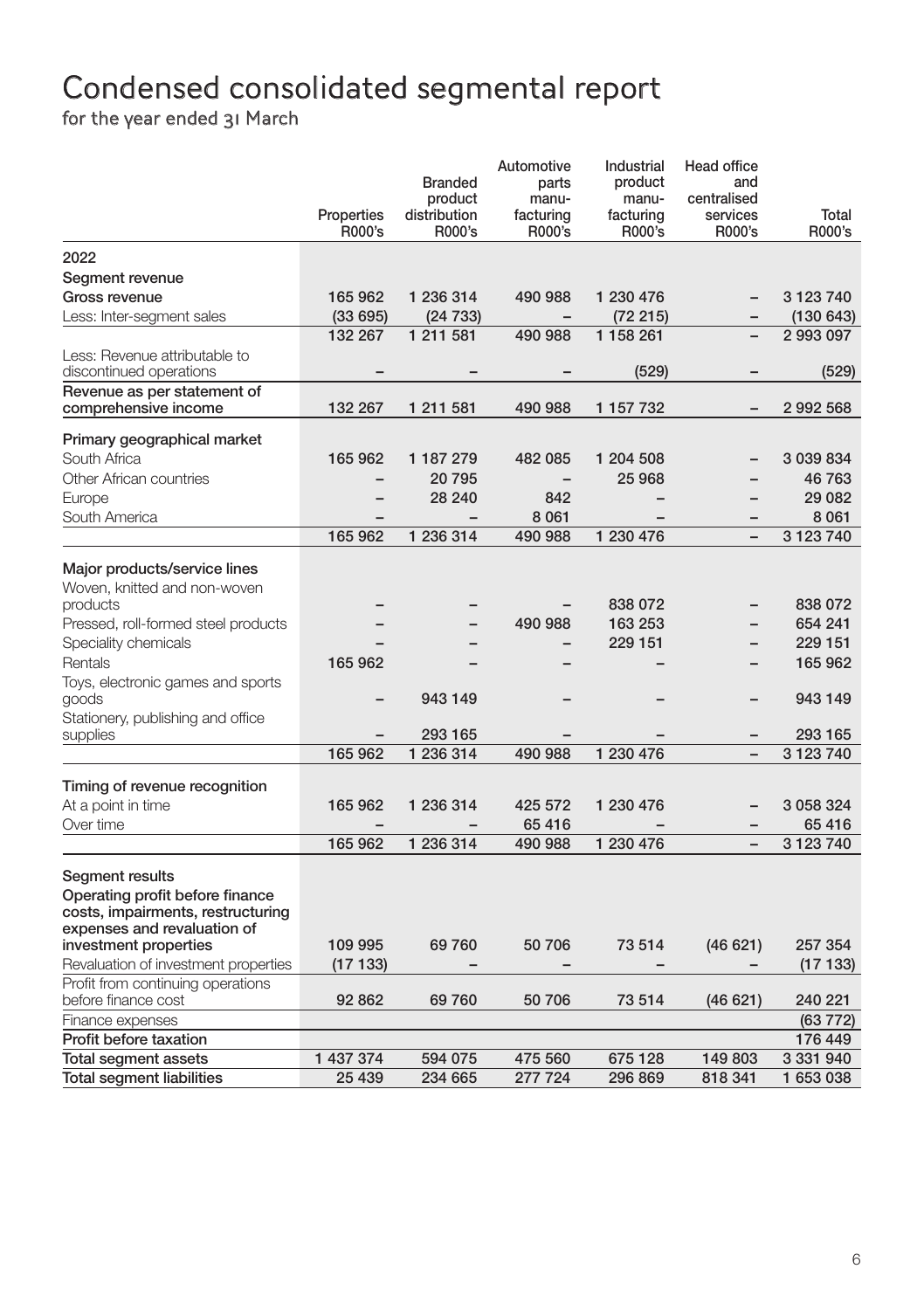# Condensed consolidated segmental report

for the year ended 31 March (continued)

|                                                      |            |                          | Automotive               | Industrial               | Head office              |           |
|------------------------------------------------------|------------|--------------------------|--------------------------|--------------------------|--------------------------|-----------|
|                                                      |            | <b>Branded</b>           | parts                    | product                  | and                      |           |
|                                                      | Properties | product<br>distribution  | manu-<br>facturing       | manu-<br>facturing       | centralised<br>services  | Total     |
|                                                      | R000's     | R000's                   | R000's                   | R000's                   | R000's                   | R000's    |
| 2021                                                 |            |                          |                          |                          |                          |           |
| Segment revenue                                      |            |                          |                          |                          |                          |           |
| Gross revenue                                        | 184 809    | 1098476                  | 444 268                  | 1 021 318                | $\equiv$                 | 2748871   |
| Less: Inter-segment sales                            | (36008)    | (15070)                  |                          | (56317)                  |                          | (107395)  |
|                                                      | 148 801    | 1 083 406                | 444 268                  | 965 001                  |                          | 2641476   |
| Less: Revenue attributable to                        |            |                          |                          |                          |                          |           |
| discontinued operations                              |            | (15, 366)                |                          | (22 556)                 |                          | (37922)   |
| Revenue as per statement of                          |            |                          |                          |                          |                          |           |
| comprehensive income                                 | 148 801    | 1 068 040                | 444 268                  | 942 445                  | $\overline{\phantom{a}}$ | 2 603 554 |
| Primary geographical market                          |            |                          |                          |                          |                          |           |
| South Africa                                         | 184 809    | 1 023 621                | 436 966                  | 997 239                  |                          | 2642635   |
| Other African countries                              |            | 17850                    |                          | 24 0 79                  |                          | 41 929    |
| Asia                                                 | $\equiv$   | 4508                     | ۳                        | $\overline{\phantom{0}}$ | $\equiv$                 | 4 508     |
| Europe                                               |            | 49 022                   | 416                      |                          |                          | 49 438    |
| South America                                        |            | 888                      | 6886                     |                          | $\equiv$                 | 7 7 7 4   |
| North America                                        |            | 2587                     | $\overline{\phantom{m}}$ | $\overline{\phantom{0}}$ | $\overline{\phantom{0}}$ | 2587      |
|                                                      | 184 809    | 1 098 476                | 444 268                  | 1 021 318                | L.                       | 2748871   |
| Major products/service lines                         |            |                          |                          |                          |                          |           |
| Woven, knitted and non-woven                         |            |                          |                          |                          |                          |           |
| products                                             |            |                          |                          | 745 443                  |                          | 745 443   |
| Pressed, roll-formed steel products                  |            | $\overline{\phantom{a}}$ | 444 268                  | 141 490                  | $\equiv$                 | 585 758   |
| Speciality chemicals                                 |            |                          | $\equiv$                 | 134 385                  |                          | 134 385   |
| Rentals                                              | 184 809    |                          |                          |                          | $\equiv$                 | 184 809   |
| Toys, electronic games and sports                    |            |                          |                          |                          |                          |           |
| goods                                                |            | 824 279                  |                          |                          |                          | 824 279   |
| Stationery, publishing and office                    |            |                          |                          |                          |                          |           |
| supplies                                             |            | 274 197                  |                          |                          |                          | 274 197   |
|                                                      | 184 809    | 1098476                  | 444 268                  | 1 021 318                | L.                       | 2748871   |
| Timing of revenue recognition                        |            |                          |                          |                          |                          |           |
| At a point in time                                   | 184 809    | 1 098 476                | 389 487                  | 1 021 318                | $\equiv$                 | 2 694 090 |
| Over time                                            |            | $\overline{\phantom{a}}$ | 54781                    |                          | $\overline{\phantom{0}}$ | 54 781    |
|                                                      | 184 809    | 1 098 476                | 444 268                  | 1 021 318                |                          | 2748871   |
|                                                      |            |                          |                          |                          |                          |           |
| Segment results                                      |            |                          |                          |                          |                          |           |
| Operating profit before finance                      |            |                          |                          |                          |                          |           |
| costs, impairments, restructuring                    |            |                          |                          |                          |                          |           |
| expenses and revaluation of<br>investment properties | 128 283    | 22 868                   | 32 254                   | 43 473                   | (46096)                  | 180782    |
| Revaluation of investment properties                 | 49829      |                          |                          |                          |                          | 49 829    |
| Net impairment of assets                             | (225)      | L,                       | L.                       | (6705)                   |                          | (6930)    |
| Restructuring expenses                               |            |                          | $\overline{\phantom{0}}$ | (11716)                  |                          | (11716)   |
| Profit from continuing operations                    |            |                          |                          |                          |                          |           |
| before finance cost                                  | 177 887    | 22 868                   | 32 254                   | 25 052                   | (46096)                  | 211 965   |
| Finance expenses                                     |            |                          |                          |                          |                          | (75365)   |
| Loss before taxation                                 |            |                          |                          |                          |                          | 136 600   |
| <b>Total segment assets</b>                          | 1 487 081  | 471 277                  | 416 070                  | 642 235                  | 155 373                  | 3 172 036 |
| <b>Total segment liabilities</b>                     | 21 421     | 156 152                  | 248 480                  | 312 128                  | 857 298                  | 1 595 479 |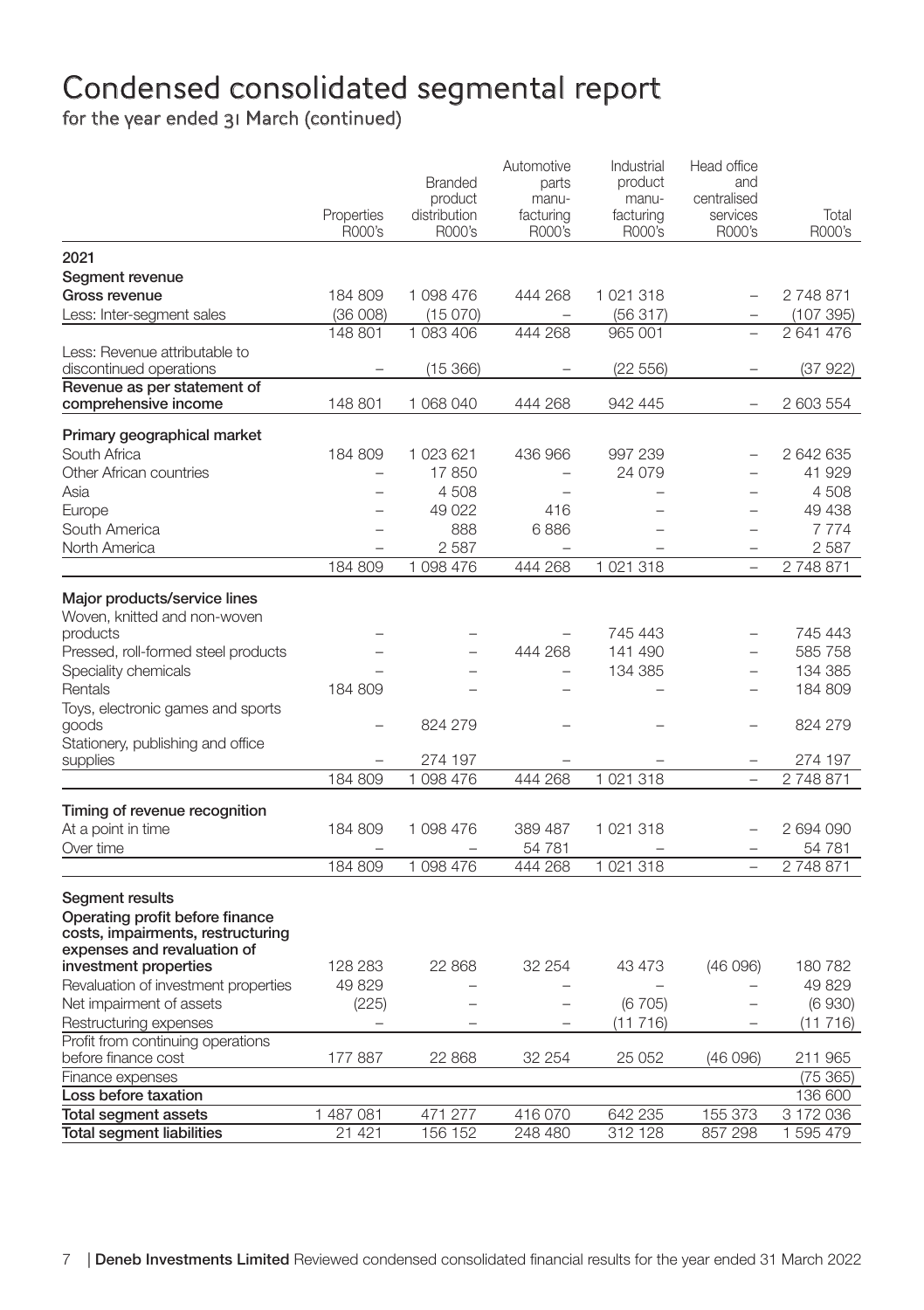# Statistics per share

|                                                                                                                                                    |         | Reviewed<br>2022 | Audited<br>2021 |
|----------------------------------------------------------------------------------------------------------------------------------------------------|---------|------------------|-----------------|
| Number of shares in issue (refer to note 7)                                                                                                        | (1000)  | 435 643          | 435 181         |
| Weighted average number of shares in issue                                                                                                         | (1000)  | 435 552          | 435 073         |
| Diluted weighted average number of shares in issue                                                                                                 | (000)'  | 445 403          | 435 157         |
| <b>Basic earnings</b>                                                                                                                              | (cents) | 28,56            | 28,64           |
| Continuing operations                                                                                                                              |         | 29,45            | 29,90           |
| Discontinued operations                                                                                                                            |         | (0,89)           | (1, 26)         |
| <b>Headline earnings</b>                                                                                                                           | (cents) | 32,54            | 23,17           |
| Continuing operations                                                                                                                              |         | 31,41            | 22,41           |
| Discontinued operations                                                                                                                            |         | 1,13             | 0,76            |
| <b>Diluted earnings</b>                                                                                                                            | (cents) | 27,93            | 28,64           |
| Continuing operations                                                                                                                              |         | 28,80            | 29,90           |
| Discontinued operations                                                                                                                            |         | (0, 87)          | (1, 26)         |
| Diluted headline earnings                                                                                                                          | (cents) | 31,82            | 23,17           |
| Continuing operations                                                                                                                              |         | 30,71            | 22,41           |
| Discontinued operations                                                                                                                            |         | 1,11             | 0,76            |
| Reconciliation between profit and headline earnings                                                                                                |         |                  |                 |
| Profit attributable to equity holders of the parent                                                                                                | (R'000) | 124 393          | 124 623         |
| Impairment of assets                                                                                                                               | (R'000) | 7 3 5 2          | 13 808          |
| Remeasurement of investment property                                                                                                               | (R'000) | 13 295           | (38667)         |
| Changes in the deferred tax balance resulting from the corporate tax rate<br>change that relates to previous remeasurements of investment property | (R'000) | (4088)           |                 |
| Surplus on disposal of property, plant and equipment                                                                                               | (R'000) | (1 506)          | (356)           |
| Loss on disposal of property, plant and equipment                                                                                                  | (R'000) | 954              | 1 403           |
| Insurance claim for capital asset                                                                                                                  | (R'000) | (150)            |                 |
| Loss on disposal of intangible assets                                                                                                              | (R'000) | 9                |                 |
| Loss on sale of subsidiary                                                                                                                         | (R'000) | 1467             |                 |
| Headline earnings                                                                                                                                  | (R'000) | 141 726          | 100 811         |
| Continuing operations                                                                                                                              |         | 136 793          | 97 485          |
| Discontinued operations                                                                                                                            |         | 4933             | 3 3 2 6         |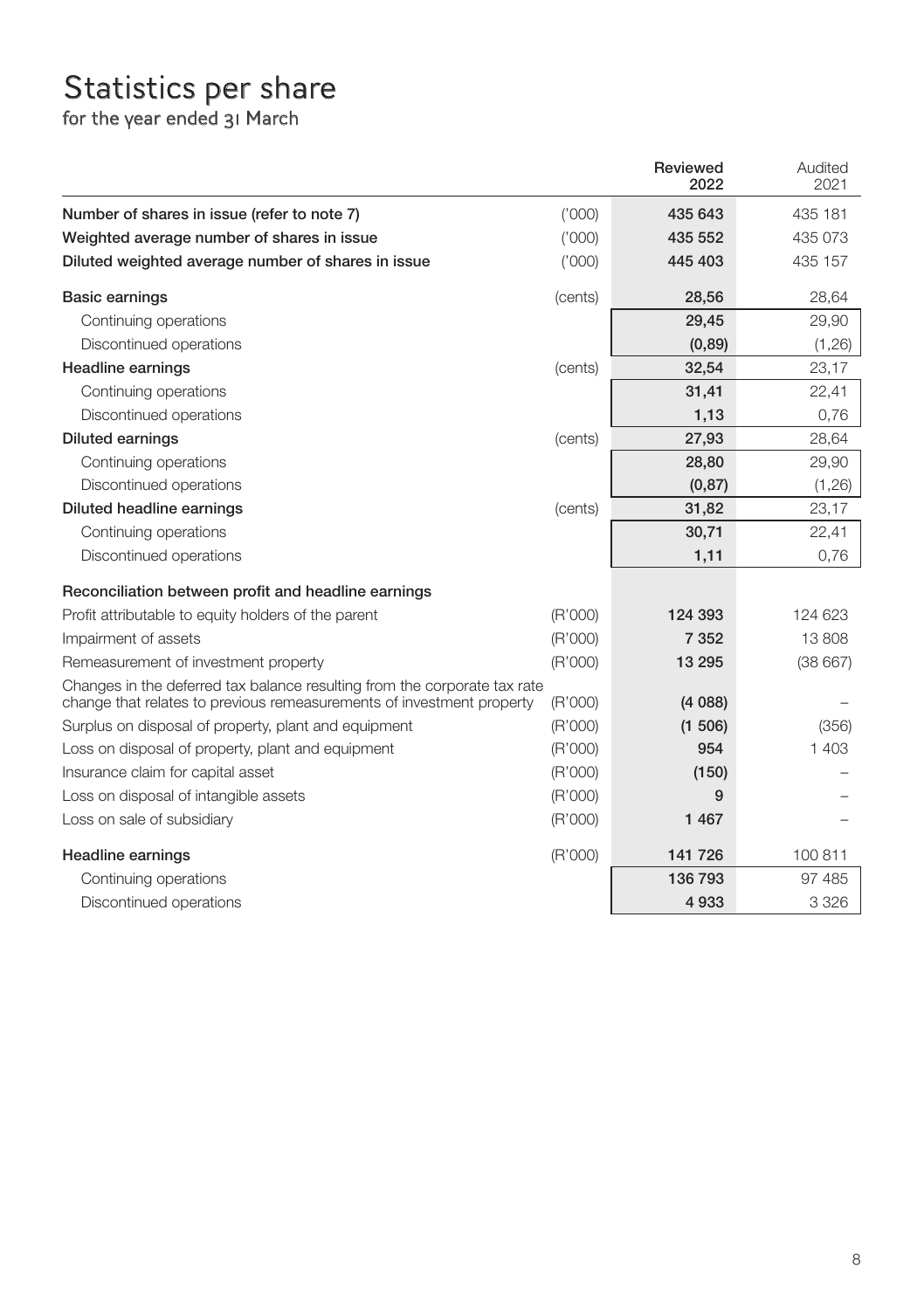#### 1. Basis of preparation

The condensed consolidated financial statements are prepared in accordance with the requirements of the JSE Limited Listings Requirements for provisional reports and the requirements of the Companies Act of South Africa. The Listings Requirements require provisional reports to be prepared in accordance with the framework concepts and the measurement and recognition requirements of International Financial Reporting Standards ("IFRS") and the SAICA Financial Reporting Guides as issued by the Accounting Practices Committee and Financial Pronouncements as issued by the Financial Reporting Standards Council and to also, as a minimum, contain the information required by IAS 34 Interim Financial Reporting. The accounting policies applied in the preparation of the condensed consolidated financial statements are in terms of IFRS and are consistent with those applied in the previous consolidated annual financial statements.

These results have been prepared under the supervision of the Financial Director, Gys Wege CA(SA).

#### 2. Review report of the independent auditor

The condensed consolidated financial statements for the year ended 31 March 2022 have been reviewed by PricewaterhouseCoopers Inc., who expressed an unmodified review conclusion. The auditor's review report is included under appendix A. The auditor's report does not necessarily report on all of the information contained in the financial results. Shareholders are therefore advised that in order to obtain a full understanding of the nature of the auditor's engagement they should obtain a copy of the auditor's report together with the accompanying financial information from the issuer's registered office or on www.deneb.co.za.

#### 3. Significant accounting policies and estimates

The reviewed condensed consolidated results have been prepared under the historical cost convention, except for the revaluation of certain properties and financial instruments. The accounting policies adopted are in terms of IFRS and consistent with those followed in the preparation of the Group's annual financial statements for the year ended 31 March 2021.

A number of new or amended standards became applicable for the current reporting period, which did not have a material impact on the Group. Therefore, the Group did not have to change its accounting policies or make retrospective adjustments as a result of these standards.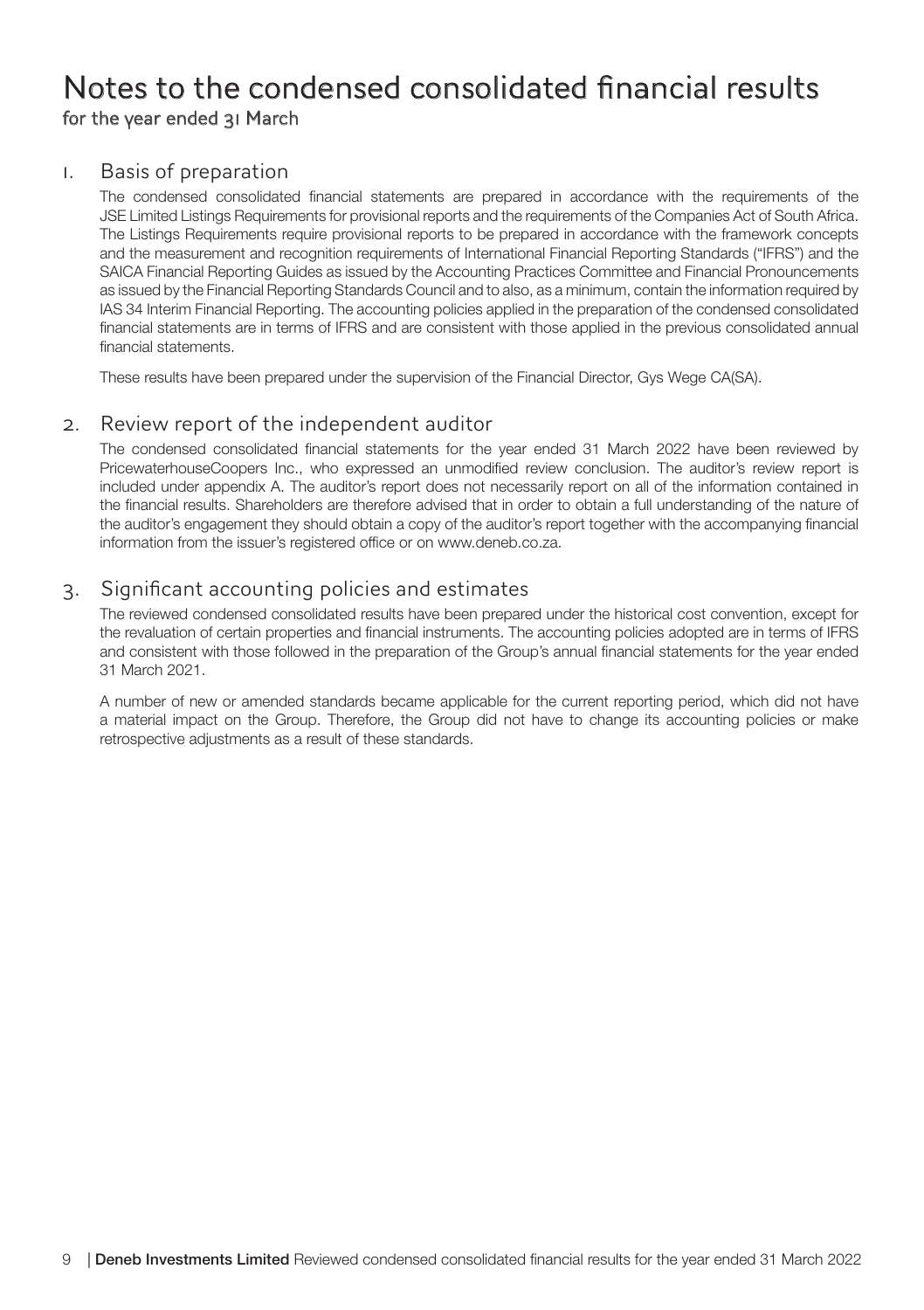#### 4. Significant operating activities

#### 4.1 Discontinued operations

Discontinued operations consist of Frame Knitting Manufacturers operating under the Industrial Product Manufacturing reportable segment. In the prior year, the discontinued operations also included the sports good division operating under the Branded Product Distribution reportable segment. Their results have been disclosed separately on the face of the statement of profit or loss and other comprehensive income.

#### 4.1.1 Results of discontinued operations

|                                                       | 2022<br>R000's | 2021<br>R000's |
|-------------------------------------------------------|----------------|----------------|
| Revenue                                               | 529            | 37922          |
| Cost of sales                                         | (4700)         | (48731)        |
| Gross loss                                            | (4171)         | (10809)        |
| Other income                                          | 9 2 7 4        | 17 587         |
| Distribution costs                                    | (21)           | (381)          |
| Administrative and other expenses                     | (149)          | (2874)         |
| Operating profit before finance costs and impairments | 4933           | 3523           |
| Impairment of assets                                  | (7352)         | (8858)         |
| Loss on sale of subsidiary                            | (1467)         |                |
| Operating loss before finance costs                   | (3886)         | (5335)         |
| Finance expenses                                      |                | (157)          |
| Loss before taxation                                  | (3886)         | (5492)         |
| Income tax expense                                    |                |                |
| Loss for the period from discontinued operations      | (3886)         | (5492)         |
| 4.1.2<br>Cash flows from discontinued operations      |                |                |
| Net cash from operating activities                    | 6570           | 1970           |
| Net cash from investing activities                    | 9598           | 3080           |
| Net cash from financing activities                    | 88             | (2 944)        |
| Net cash from discontinued operations                 | 16 25 6        | 2 106          |

The loss from discontinued operations is attributable entirely to equity holders of the parent.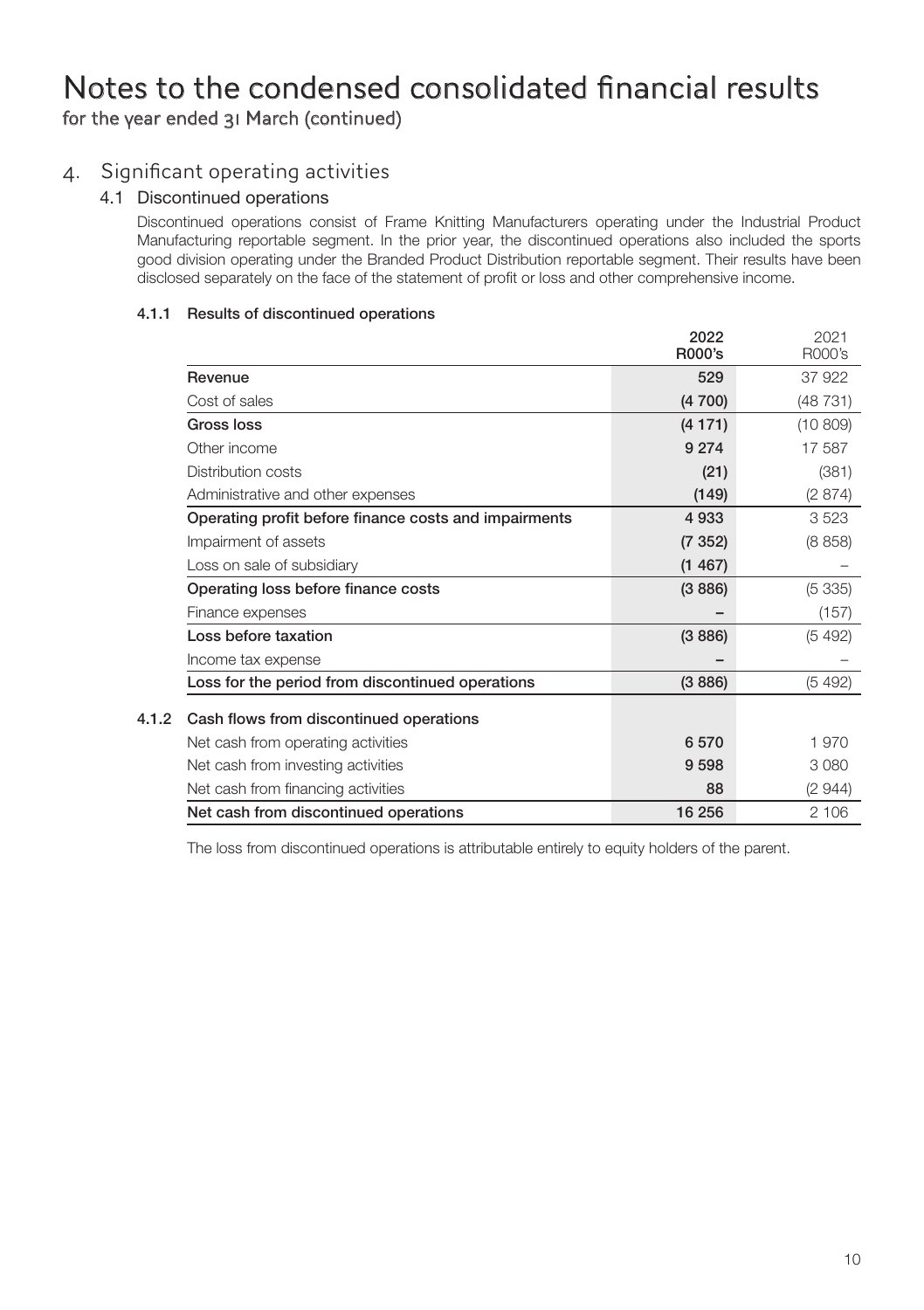#### 4. Significant operating activities (continued)

#### 4.2 Assets and liabilities of disposal group classified as held for sale

The following assets and liabilities are classified as held for sale in relation to the discontinued operations as at 31 March 2022:

|     |                                                                               | 2022<br>R000's | 2021<br>R000's |
|-----|-------------------------------------------------------------------------------|----------------|----------------|
|     | Assets classified as held for sale                                            |                |                |
|     | Property, plant and equipment                                                 |                | 16 450         |
|     | Inventories                                                                   |                | 249            |
|     | Trade and other receivables                                                   |                | 11 270         |
|     | Total assets of disposal group held for sale                                  |                | 27 969         |
|     | Other non-current assets held for sale                                        | 43 010         | 57 335         |
|     | Total assets of disposal group held for sale                                  | 43 010         | 85 304         |
|     | Liabilities directly associated with assets classified as held for sale       |                |                |
|     | Lease liability                                                               |                | (88)           |
|     | Deferred Income                                                               |                | (8155)         |
|     | Trade and other payables                                                      |                | (1 559)        |
|     | Total liabilities of disposal group held for sale                             |                | (9802)         |
|     | Other non-current liabilities held for sale                                   |                |                |
|     | Total assets of disposal group held for sale                                  |                | (9802)         |
| 4.3 | Taxation and deferred taxation<br>Income tax<br>South African normal taxation |                |                |
|     | - current                                                                     | (10202)        | (18453)        |
|     | - prior year                                                                  |                | 629            |
|     | Deferred taxation                                                             |                |                |
|     | - normal tax                                                                  | (32196)        | 10 805         |
|     | - rate change                                                                 | (5772)         |                |
|     |                                                                               | (48 170)       | (7019)         |
|     |                                                                               |                |                |
|     | Reconciliation between actual and normal taxation rates                       | $\frac{0}{0}$  | %              |
|     | Taxation as a percentage of profit before taxation                            | 27,3           | 5,4            |
|     | Rate change*                                                                  | (3,3)          |                |
|     | Prior period                                                                  |                | 0,5            |
|     | Non-deductible items expenses**                                               | (1,1)          | (1,8)          |
|     | Specific tax deductible expenses***                                           | 0,6            | 0,4            |
|     | Exempt income                                                                 | 0,2            | 0,2            |
|     | Capital gains tax on revaluation of Investment property                       | (0,6)          | 2,1            |
|     | Foreign entities with different tax rate****                                  | 0,3            |                |
|     | Unrecognised tax losses                                                       | 3,5            | 21,2           |
|     | Utilisation of previously unrecognised tax losses                             | 1,1            |                |
|     | Normal taxation rate                                                          | 28,0           | 28,0           |

\* During the year the government enacted a change in the corporate income tax rate from 28% to 27%, effective for financial years ending on or after 31 March 2023. The change is considered to be substantively enacted as at 31 March 2022 and therefore, deferred tax assets and liabilities have been adjusted to reflect the reduced rate.

\*\* In calculating the tax expense for the current period, the Group has treated R4,2 million as being non-deductible for tax purposes. Non-deductible expenses relate to options exercised under the Group's share incentive scheme.<br>In calculating the tax expense for the current period, the Group has treated R2,3 million as being specific tax deduci

tax purposes. Specific tax deductible expenses relate to options exercised under the Group's share incentive scheme.

\*\*\*\* The Group owns foreign subsidiaries that operate in Hong Kong and Switzerland.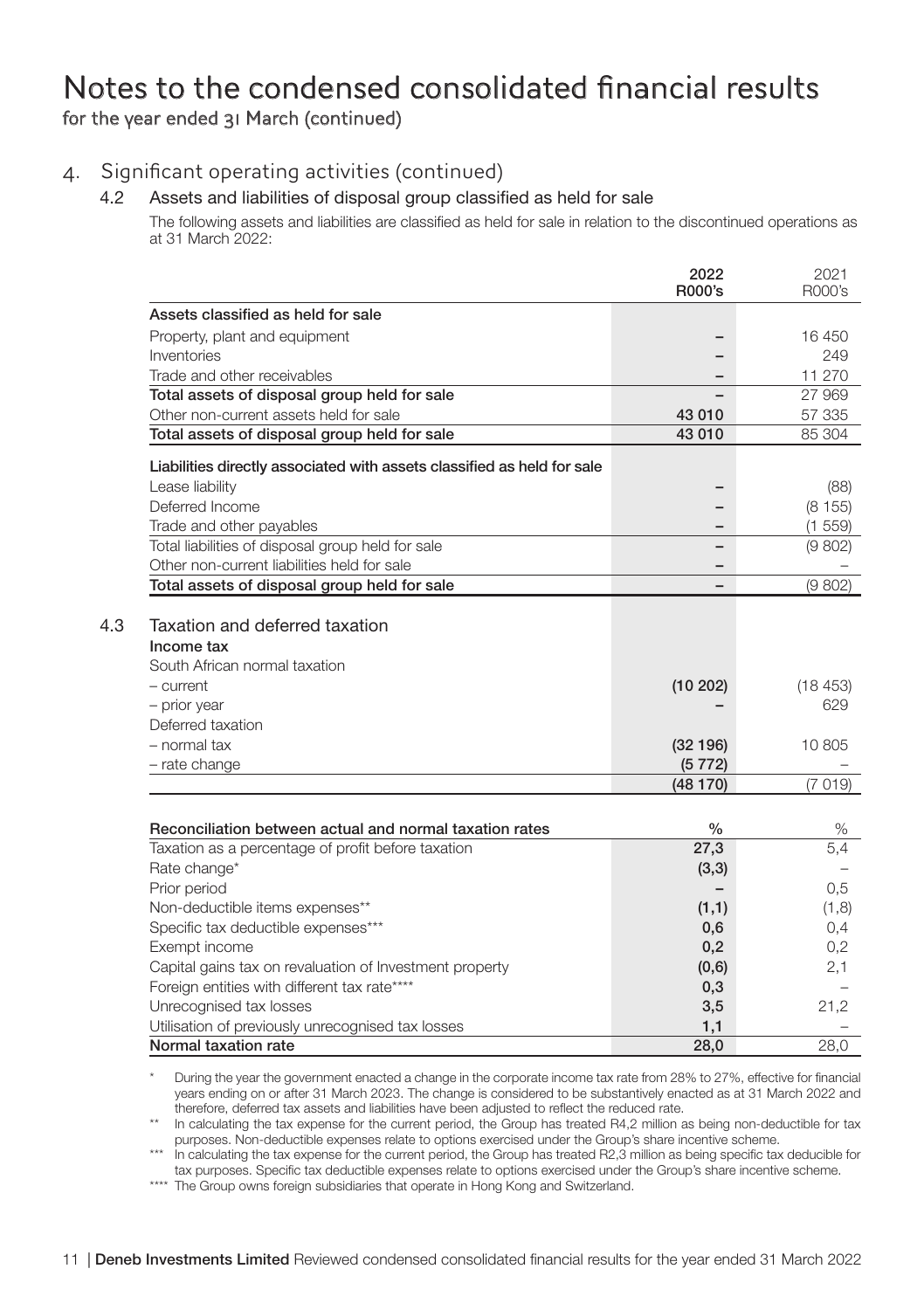#### 5. Significant investing activities

#### 5.1 Capital expenditure and commitments

|                     | Capital expenditure |               |               | Contractual commitments |
|---------------------|---------------------|---------------|---------------|-------------------------|
|                     | 2022<br>R'000       | 2021<br>R'000 | 2022<br>R'000 | 2021<br>R'000           |
| Investment property | 27 352              | 6574          | -             |                         |
| Land and buildings  | 39 448              | 1 192         | 10 200        |                         |
| Plant and equipment | 103 766             | 63 152        | 160894        | 10 262                  |
| Intangible assets   | 1 2 9 8             | 6 3 8 1       | -             |                         |
|                     | 171 864             | 77 299        | 171 094       | 10 262                  |

The capital commitments are expected to be incurred during the next 12 months. Commitments will be funded through banking facilities.

#### 5.2 Properties

The Group fair values its investment properties and owner-occupied property, categorised as level 3.

The fair value of properties was determined by external, independent property valuers, having appropriate recognised professional qualifications and recent experience in the location and category of the property being valued. The independent valuers review the fair value of the Group's property portfolio on a bi-annual basis.

The unrest in Durban during the month of July 2021 had no impact on the fair value of property.

The directors confirm that there have been no material changes to the information used and assumptions applied by the registered valuer in the prior year.

#### 5.2.1 Owner-occupied property

The movement in owner-occupied property for the year is as follows:

| Opening carrying value<br>Additions | 210 125                                                                                                                                                                                                                                                                                                                                                                                                                                              | 293 504   |
|-------------------------------------|------------------------------------------------------------------------------------------------------------------------------------------------------------------------------------------------------------------------------------------------------------------------------------------------------------------------------------------------------------------------------------------------------------------------------------------------------|-----------|
|                                     |                                                                                                                                                                                                                                                                                                                                                                                                                                                      |           |
|                                     | 39 4 48                                                                                                                                                                                                                                                                                                                                                                                                                                              | 1 192     |
| Transfer to investment property     |                                                                                                                                                                                                                                                                                                                                                                                                                                                      | (35 100)  |
|                                     |                                                                                                                                                                                                                                                                                                                                                                                                                                                      | (54950)   |
|                                     | (1796)                                                                                                                                                                                                                                                                                                                                                                                                                                               | (2047)    |
|                                     | (232)                                                                                                                                                                                                                                                                                                                                                                                                                                                | 7526      |
|                                     | 247 545                                                                                                                                                                                                                                                                                                                                                                                                                                              | 210 125   |
|                                     |                                                                                                                                                                                                                                                                                                                                                                                                                                                      |           |
|                                     | 1 178 467                                                                                                                                                                                                                                                                                                                                                                                                                                            | 1 086 964 |
|                                     |                                                                                                                                                                                                                                                                                                                                                                                                                                                      | 35 100    |
|                                     | 27 352                                                                                                                                                                                                                                                                                                                                                                                                                                               | 6574      |
|                                     | (17133)                                                                                                                                                                                                                                                                                                                                                                                                                                              | 49829     |
|                                     | (42500)                                                                                                                                                                                                                                                                                                                                                                                                                                              |           |
|                                     | (20 800)                                                                                                                                                                                                                                                                                                                                                                                                                                             |           |
|                                     | 1 1 2 5 3 8 6                                                                                                                                                                                                                                                                                                                                                                                                                                        | 1 178 467 |
|                                     | $\frac{0}{0}$                                                                                                                                                                                                                                                                                                                                                                                                                                        | %         |
|                                     | 8,3                                                                                                                                                                                                                                                                                                                                                                                                                                                  | 10,0      |
|                                     | 91,7                                                                                                                                                                                                                                                                                                                                                                                                                                                 | 90,0      |
|                                     | Transfer to held for sale<br>Depreciation<br>Fair value adjustments<br>Closing carrying value<br>Investment property<br>The movement in investment property for the year is as follows:<br>Opening carrying value<br>Transfer from owner-occupied property<br>Development cost<br>Fair value adjustments<br>Transfer to held for sale<br><b>Disposals</b><br>Closing carrying value<br>Property type (% of value)<br>Retail/commercial<br>Industrial |           |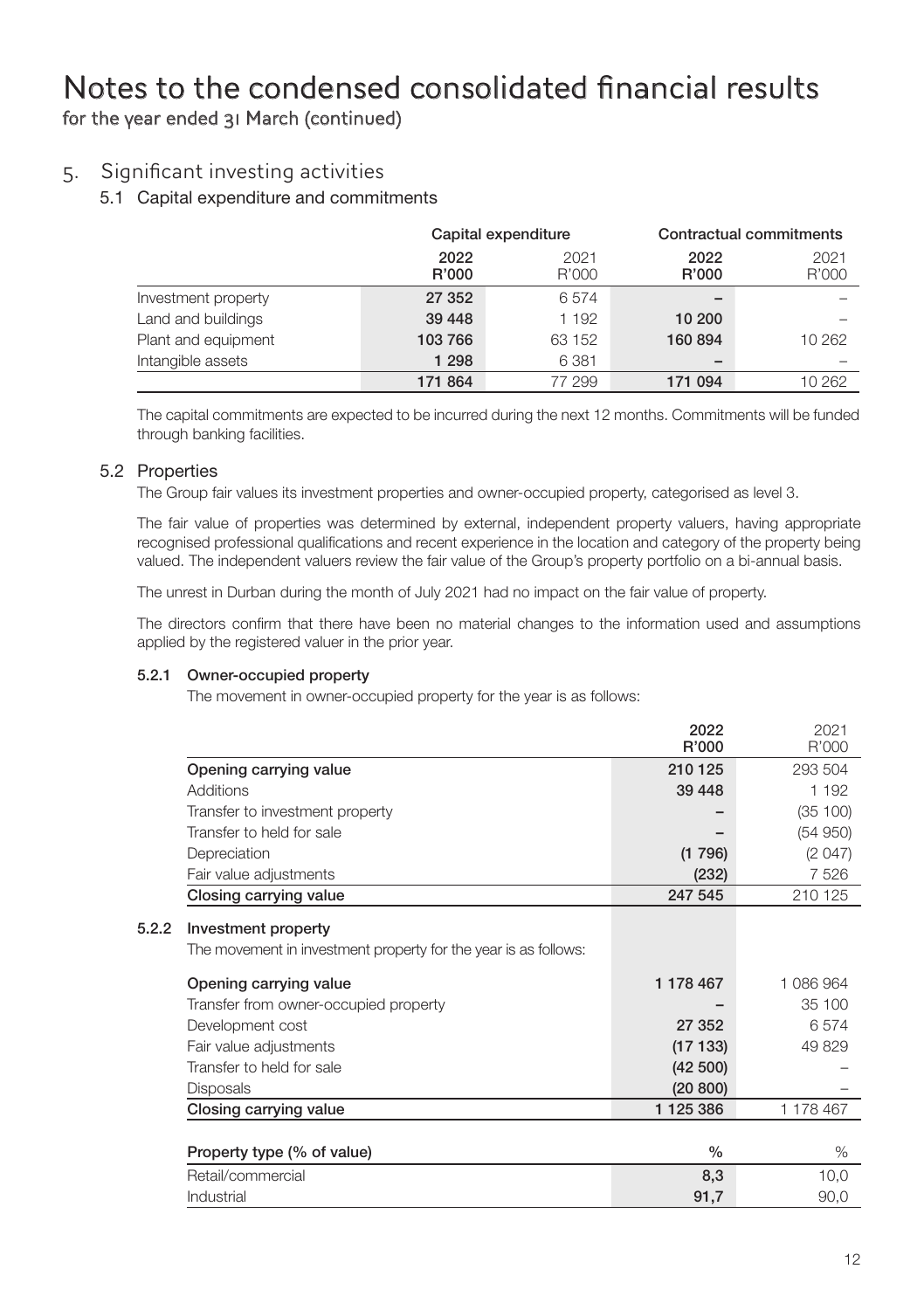#### 5. Significant investing activities (continued)

- 5.3 Business combinations
	- Current period

#### Sale of subsidiaries

*Disposal of Frame Knitting Manufacturers Proprietary Limited ("Frame Knitting")* The Group disposed of its assets in Frame Knitting by December 2021.

*Disposal of OfficeBox Proprietary Limited ("OfficeBox")* The Group disposed of its interest in OfficeBox on 30 April 2021 for a consideration of R500 000.

The following table summarises proceeds on disposal, including an analysis of assets and liabilities disposed.

|                                       | Total<br>R'000 | Industrial<br>product<br>manufacturing<br>R'000 | <b>Branded</b><br>product<br>distribution<br>R'000 |
|---------------------------------------|----------------|-------------------------------------------------|----------------------------------------------------|
| Non-current assets                    |                |                                                 |                                                    |
| Property plant and equipment          | 9685           | 9098                                            | 587                                                |
| Goodwill                              | 670            |                                                 | 670                                                |
| Intangible asset                      | 886            |                                                 | 886                                                |
| <b>Current assets</b>                 |                |                                                 |                                                    |
| Inventories                           | 992            | 249                                             | 743                                                |
| Trade and other receivables           | 13 050         | 11 102                                          | 1948                                               |
| Cash and cash equivalents             | 573            |                                                 | 573                                                |
| Non-current liabilities               |                |                                                 |                                                    |
| Lease liability                       | (88)           | (88)                                            |                                                    |
| Interest-bearing liabilities          | (377)          |                                                 | (377)                                              |
| <b>Current liabilities</b>            |                |                                                 |                                                    |
| Interest-bearing liabilities          | (159)          |                                                 | (159)                                              |
| Trade and other payables              | (5699)         | (1 559)                                         | (4140)                                             |
| Net asset value disposed of           | 19 533         | 18 802                                          | 731                                                |
| Non-controlling interest              | 1 2 3 7        |                                                 | 1 2 3 7                                            |
| Loss on disposal of subsidiary        | (1467)         |                                                 | (1467)                                             |
| Cash and cash equivalents disposed of | (573)          |                                                 | (573)                                              |
| Net cash inflow on disposal           | 18730          | 18 802                                          | (72)                                               |

#### Prior period

No subsidiaries were acquired or sold during the prior year.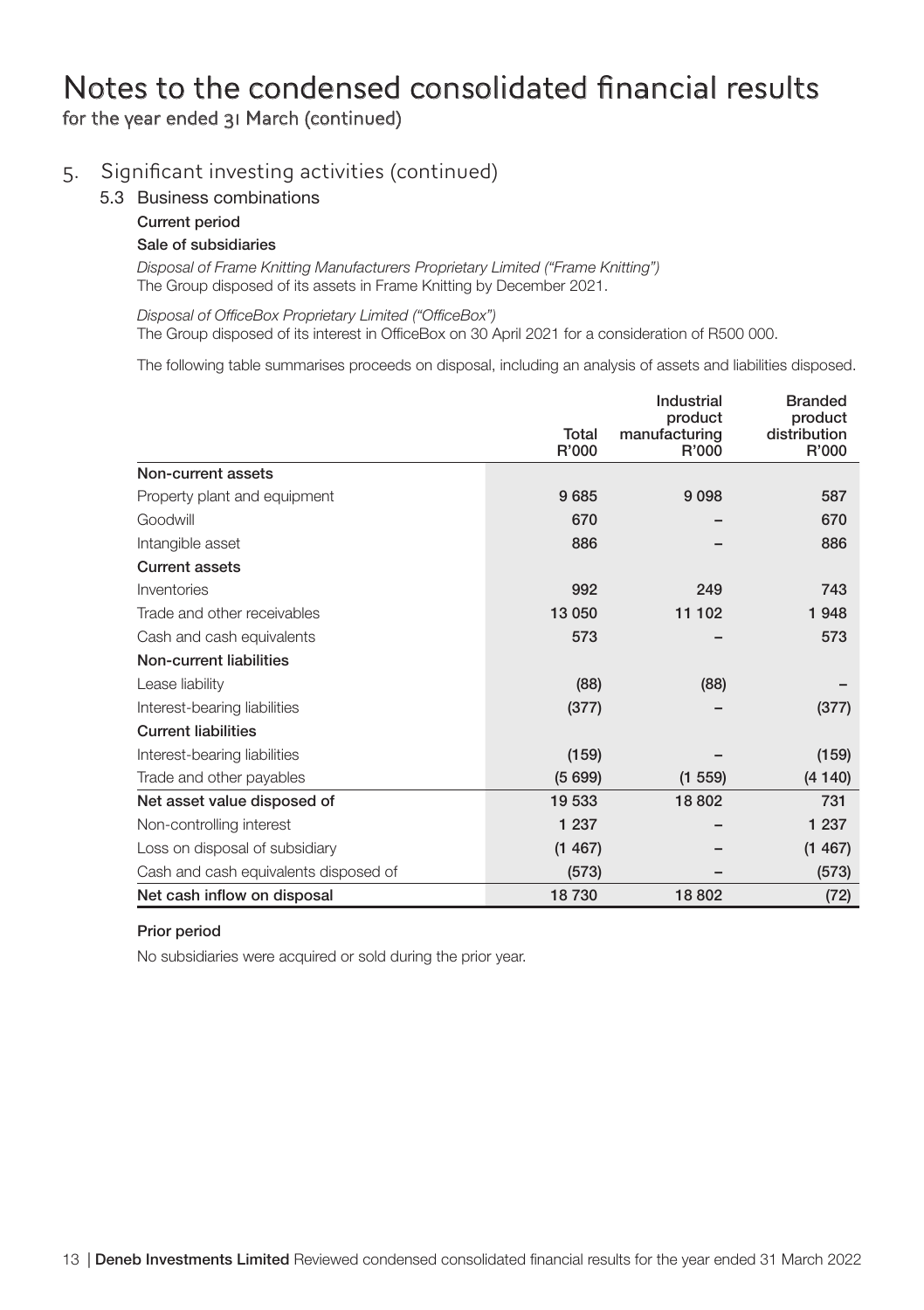#### 6. Significant financing activities

6.1 Working capital facilities

|                              | 2022<br>R'000 | 2021<br>R'000 |
|------------------------------|---------------|---------------|
| Maximum available facilities | 573 000       | 600 000       |
| Net utilised                 | (28989)       | (50008)       |
| Bank overdraft               | (14498)       | (29804)       |
| Letter of credits            | (14491)       | (20 204)      |
| Unutilised balance           | 544 011       | 549 992       |

#### 6.2 Compliance with loan covenants

Under the terms of the major borrowing facilities, the Group is required to comply with the following financial covenants, for the property-backed facilities:

- loan-to-property-value ratio to not exceed 60%;
- interest cover ratio on property division to not be less than 1,65; and
- if rentals from owner-occupied properties exceed 30% of total rentals received, the excess will be disregarded in calculating the interest cover ratio.

Deneb Investments Limited has complied with the financial covenants of its borrowing facilities during the year ending 31 March 2022 and is not close to breach. Based on the latest forecast there appears to be no risk of not adhering to the loan covenants for the year 31 March 2023.

#### 7. Shares in issue

|                                      | Reviewed<br>2022<br>('000) | Audited<br>2021<br>('000') |
|--------------------------------------|----------------------------|----------------------------|
| Balance at the beginning of the year | 435 181                    | 434 683                    |
| Share buy-back during the year*      | (738)                      |                            |
| Issued during the year               | 1 200                      | 498                        |
|                                      | 435 643                    | 435 181                    |

\* During the year, the Group repurchased and cancelled shares from the open market on the JSE.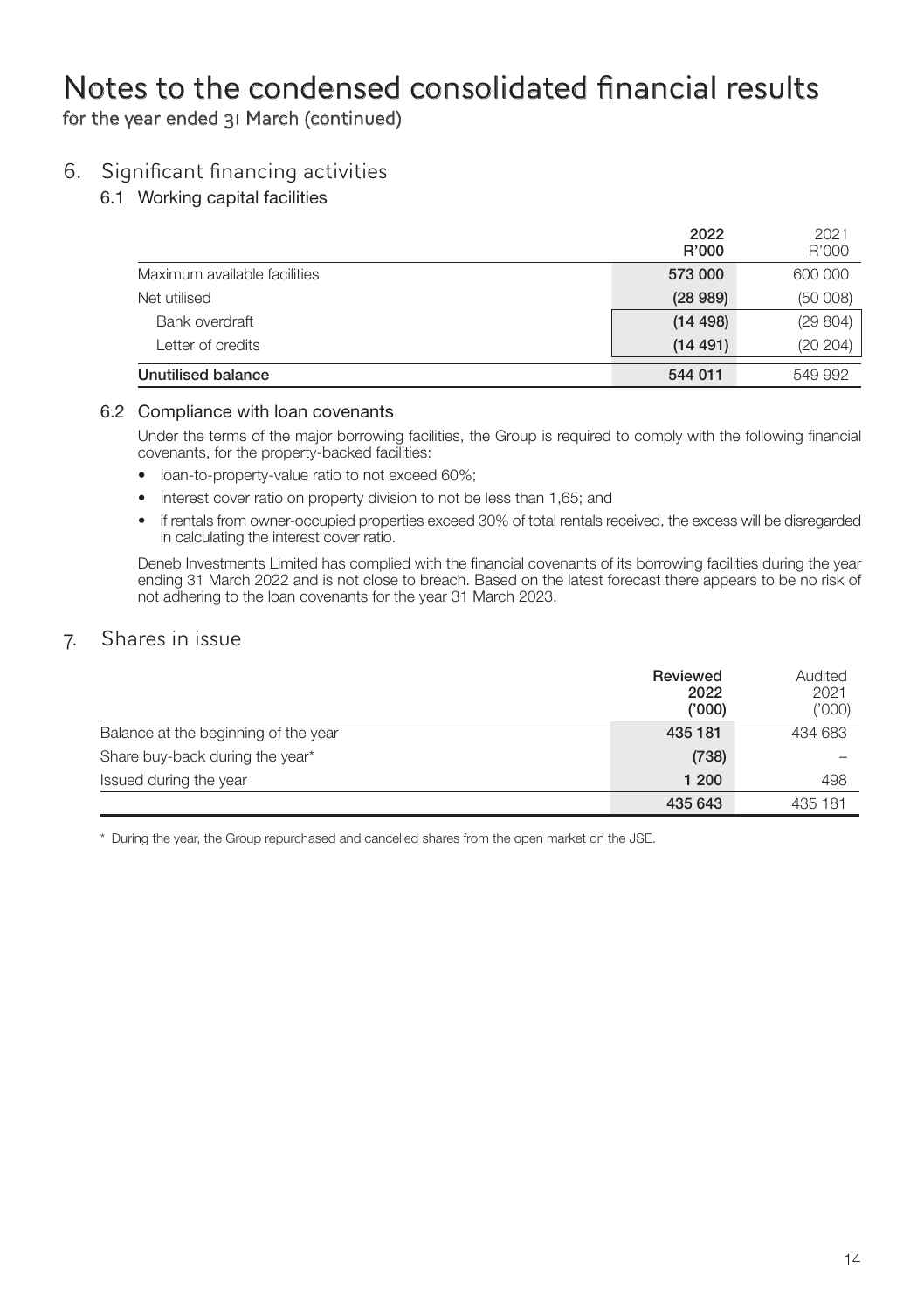#### 8. Events after the reporting period

Subsequent to year-end, KwaZulu-Natal was ravaged by a storm, resulting in large scale flooding. Our Group was fortunate and had very little damage to its assets however, as a result of infrastructure damage in the area, productivity was negatively impacted during the immediate aftermath of the disaster.

The war in Ukraine had no significant impact on our results, neither do we expect a significant impact in the year ahead.

Non-current assets held for sale as of 31 March 2022 relate to the disposal of investment property in Worcester as communicated to shareholders in the SENS announcements dated 1 April 2022 and 29 April 2022. The disposal was subject to the purchaser obtaining a loan against the registration of a first mortgage bond over the property by no later than 19 May 2022. However, and as reflected on the further SENS announcement dated 20 May 2022, the condition was not fulfilled by the stipulated date and accordingly, the agreement is of no further effect.

The directors are not aware of any other material fact or circumstances arising between the end of the financial year and the date of this report.

#### 9. Distribution

Notice is hereby given that a final distribution of 9 cents (gross) per ordinary share in respect of the 12 months ended 31 March 2022 has been declared and approved by the board of directors out of retained earnings through the reduction of contributed tax capital ("distribution").

In compliance with the requirements of Strate and the JSE Limited, the following dates are applicable:

| Thursday, 26 May 2022 |
|-----------------------|
| Monday, 13 June 2022  |
| Tuesday, 14 June 2022 |
| Friday, 17 June 2022  |
| Monday, 20 June 2022  |
|                       |

Share certificates may not be dematerialised or rematerialised between Tuesday, 14 June 2022 and Friday, 17 June 2022, both days inclusive.

#### Additional information

The directors have determined that this distribution will be paid out of qualifying contributed tax capital as contemplated in the definition of "contributed tax capital" in section 1 of the Income Tax Act, 1962.

As the distribution will be regarded as a return of capital and may have potential capital gains tax consequences, Deneb shareholders are advised to consult their tax advisors regarding the impact of the distribution.

The directors have reasonably concluded that the company will satisfy the solvency and liquidity requirements of sections 4 and 46 of the Companies Act, 2008, immediately after the capital distribution.

The number of issued ordinary shares is 435 642 509 as at the date of this declaration. The company's income tax registration number is 9844426156.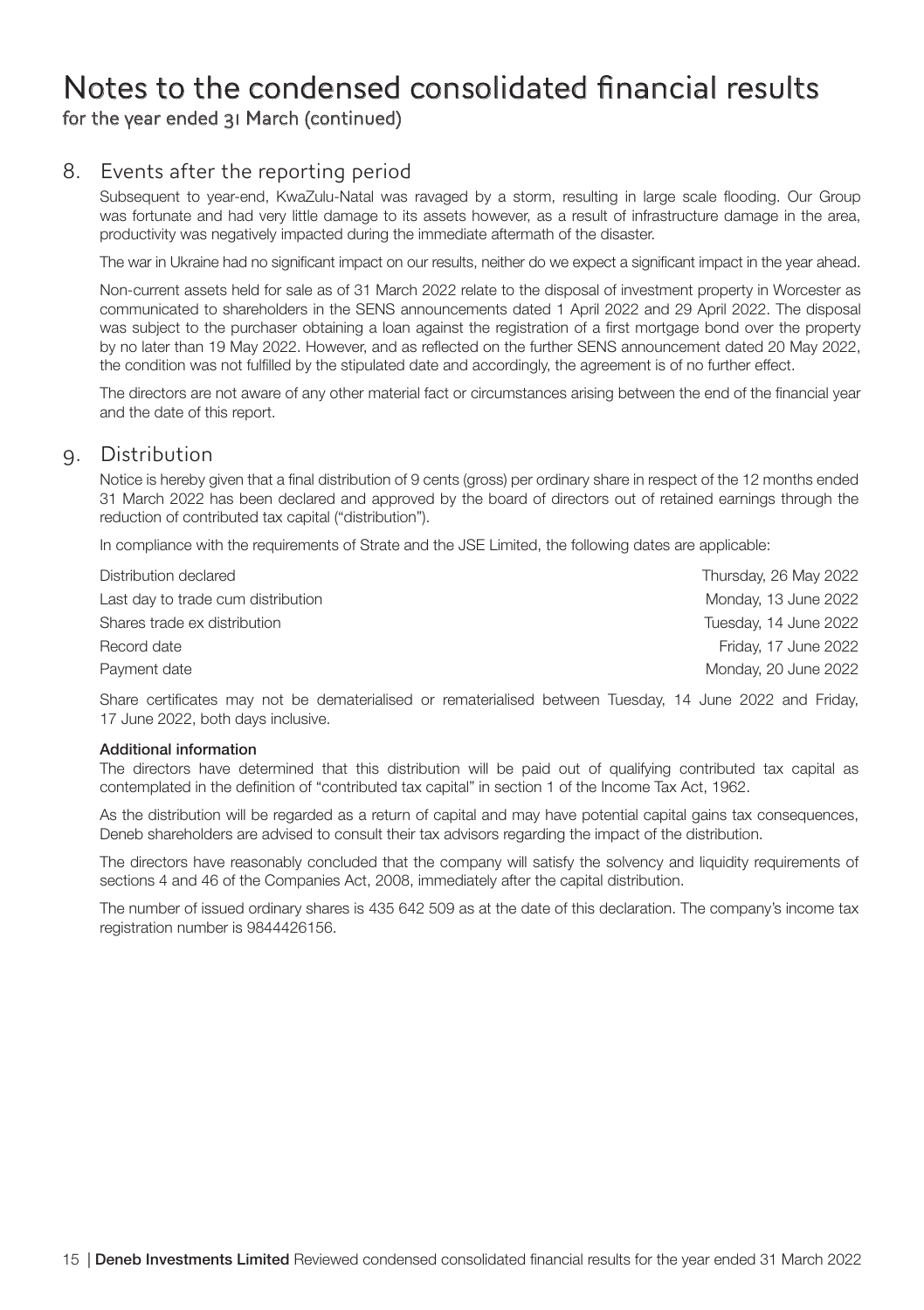# **Commentary**

We believe that all things considered, the Group has had a very good year. The year was not without its challenges. We, along with many businesses in South Africa, had to deal with loadshedding, riots and severe supply chain disruptions. Supply chains throughout the Group came under pressure. We experienced quite severe raw material shortages in several areas, from microchips to polymers. Where raw materials were available, they were often subject to significant cost increases, well over double in some cases. Shipping also created much consternation for our management teams with shipping delays of many weeks, if not months, and significantly higher costs not being uncommon. The fact that we put Covid restrictions and disruptions so far down the list, demonstrates that the year wasn't exactly straight forward.

The Group navigated the challenges quite well and we are proud to report an increase in operating profit of 42% to R240 million. The performance can be attributed to the collective ability of the operational management teams and staff at the various divisions. They managed to find solutions to the myriad of obstacles they faced and through it all they continued to timeously deliver high quality products to customers. As a general point, the increased shipping costs and delays resulted in us picking up market share as customers looked for local sourcing solutions.

In the prior year we had lockdowns and thus a shortened trading period, so the years are not entirely comparable. Be that as it may, on a consolidated basis:

- Turnover from continuing operations was up R389 million (15%).
- Gross profit is up R96 million (14%).
- Administration and selling costs were up R58 million (10%). The cost increases were the result of increased activity, inflationary adjustments and the low base in the prior year due to lockdown "savings".
- One negative aspect was a R67 million swing in property revaluations. In the prior year we revalued our investment properties up by R50 million which was mostly a reversion to the mean following the Covid devaluations. In the current period, the softer property market particularly in KwaZulu-Natal has seen us revalue our investment properties down by R17 million.
- Finance expenses were down by R14 million (22%) due to lower debt levels and a lower average interest rate for the year.
- In the prior year we recognised some historic tax losses. The increased profits and increase in effective tax rate to 27.3% in the current year, saw the taxation expense increase by R41 million to R48 million.
- The results of all the above is that headline earnings per share grew by 10 cents (43%) to 33 cents.
- We are also happy to increase the distribution to shareholders by 2 cents (29%) to 9 cents.

The Group generated cash from operations of R126 million for the current period, an R83 million reduction from the R209 million generated in the prior year. The reason for the reduction is that we invested relatively heavily in working capital, most notably inventory. One of the main defences against supply chain disruptions, is to hold more inventory then would otherwise be optimal. The increased inventory levels helped us fulfil customer demand and, in some cases, allowed us to increase market share. The fact that raw material prices are significantly higher also plays into the higher inventory holdings.

Although the net outflow from investing activities is a relatively modest R29 million, it represents sales of properties and plant of R144 million, and an investment of R170 million in new plant and properties. A high proportion of the new investment, R97 million to be precise, is centred on our automotive businesses. This investment is on the back of projects that have been secured, the benefits of which will only really be felt in the financial year ending March 2024. A further R27 million was spent on the redevelopment of our Parow Industrial Park.

#### **Properties**

Properties is the one segment of the Group that went backwards. Properties delivered a profit before finance cost of R93 million, R85 million (48%) below the R178 million recorded in the prior period. The reduction is due to operational reasons, as well as property devaluations:

• Operationally, revenue was down R19 million (10%) to R166 million. This flows all the way down to the bottom line which is down R18 million. The reason for the reduction is that we sold three KwaZulu-Natal based properties for R90 million combined. We also took our Parow Industria property off the market for redevelopment. This development has been completed post year-end. It is currently 58% let and we expect to be fully let by half year. Furthermore,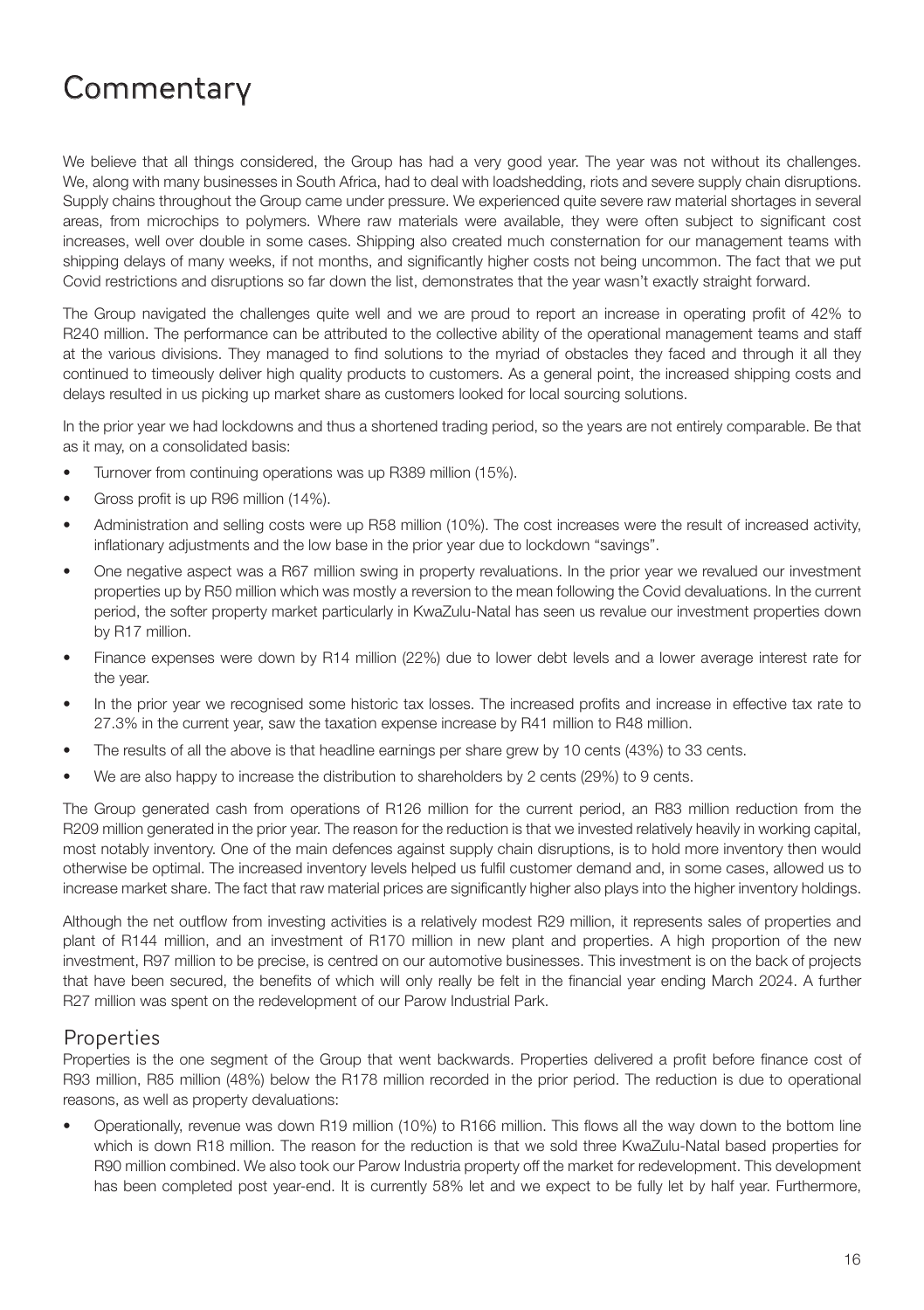### **Commentary** (continued)

for almost the first time, we had an extended vacancy at one of the properties, Mobeni Industrial Park. We had an overseas based tenant lined up to move into the property once the previous tenant vacated. However, the advent of the July riots meant that the tenant changed their plans. The weak logistics sector in KwaZulu-Natal due to the turmoil in the shipping world resulted in an extended vacancy. We are pleased to report that the property has been let after year-end.

• As discussed above, we also had to revalue our properties down by R17 million compared to a R50 million upwards revaluation in the prior year. The downwards revaluation is largely due to the KwaZulu-Natal property market being under pressure, with no significant upticks in the other properties.

#### Manufacturing

Our manufacturing segments managed to deliver a combined operating profit before finance costs of R124 million, up R67 million (116%) on the prior period. It should be pointed out, that R18 million of the improvement relates to impairments and restructuring costs accounted for in the prior year. If one excludes these once-off costs, profit is still up R48 million (64%). Turnover was up R262 million (19%) although the prior period did incorporate the strict lockdown periods. That said, we are very pleased with how the manufacturing businesses have rebounded given the challenges they faced.

#### Branded Products

The Branded Products segment delivered an operating profit of R70 million which is R47 million (204%) up on the R23 million reported in the prior period. All the businesses in this segment showed good improvements with our Prima Interactive and Butterfly Products businesses being standouts.

#### Overview and outlook

Overall, the Group is up R40 million on the profit before taxation line, despite the R85 million negative swing in properties. Thus, the remainder of the Group improved by R125 million.

What is most pleasing is that we are looking at a number of growth opportunities for the future, most notably:

- A further R85 million of capital expenditure in the automotive segment for expansion to meet demand for confirmed future orders. This is over and above the R97 million spent in the current year; and
- R92 million of capital expenditure in the industrial manufacturing segment to bolster the existing capacity of three manufacturing plants:

Although the capital expenditure referred to above will be spent in the next financial year, the benefits are only likely to be realised in the following financial year. Given all the opportunities, we are fortunate that cash generation remains quite strong and that the Group's debt levels allow for room to invest and to take advantage of the current and future growth opportunities.

The Covid business interruption insurance claim is still in progress and we remain hopeful of a resolution soon. We will inform shareholders of the progress when it is appropriate to do so.

On behalf of the board

Stuart Queen Gys Wege Chief Executive Officer **Financial Director** 

Cape Town 26 May 2022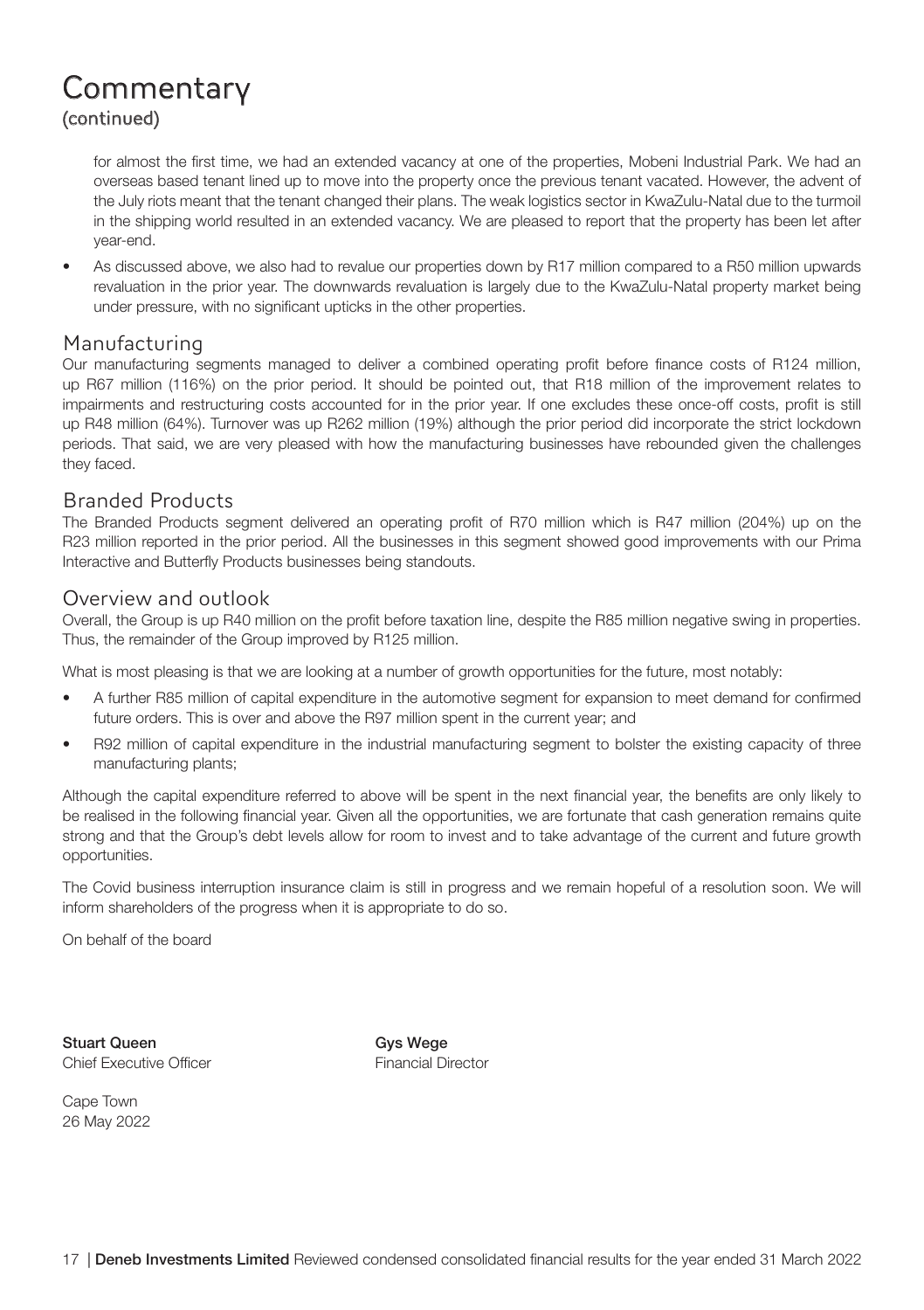# pwc

#### **INDEPENDENT AUDITOR'S REVIEW REPORT ON CONDENSED CONSOLIDATED FINANCIAL STATEMENTS**

#### *To the Shareholders of Deneb Investments Limited*

We have reviewed the condensed consolidated financial statements of Deneb Investments Limited, contained in the accompanying provisional report, which comprise the condensed consolidated statement of financial position as at 31 March 2022 and the related condensed consolidated statements of profit or loss and other comprehensive income, changes in equity and cash flows for the year then ended, and selected explanatory notes.

#### *Directors' Responsibility for the Condensed Consolidated Financial Statements*

The directors are responsible for the preparation and presentation of these condensed consolidated financial statements in accordance with the requirements of the JSE Limited Listings Requirements for provisional reports, as set out in note 1 to the financial statements, and the requirements of the Companies Act of South Africa, and for such internal control as the directors determine is necessary to enable the preparation of financial statements that are free from material misstatement, whether due to fraud or error.

#### *Auditor's Responsibility*

Our responsibility is to express a conclusion on these financial statements. We conducted our review in accordance with International Standard on Review Engagements (ISRE) 2410, which applies to a review of historical financial information performed by the independent auditor of the entity. ISRE 2410 requires us to conclude whether anything has come to our attention that causes us to believe that the financial statements are not prepared in all material respects in accordance with the applicable financial reporting framework. This standard also requires us to comply with relevant ethical requirements.

A review of financial statements in accordance with ISRE 2410 is a limited assurance engagement. We perform procedures, primarily consisting of making inquiries of management and others within the entity, as appropriate, and applying analytical procedures, and evaluate the evidence obtained. The procedures performed in a review are substantially less than those performed in an audit conducted in accordance with International Standards on Auditing. Accordingly, we do not express an audit opinion on these financial statements.

PricewaterhouseCoopers Inc., 5 Silo Square, V&A Waterfront, Cape Town 8002 P O Box 2799, Cape Town 8001 T: +27 (0) 21 529 2000, F: +27 (0) 21 814 2000, www.pwc.co.za

Chief Executive Officer: L S Machaba

The Company's principal place of business is at 4 Lisbon Lane, Waterfall City, Jukskei View, where a list of directors' names is available for inspection. Reg. no. 1998/012055/21, VAT reg.no. 4950174682.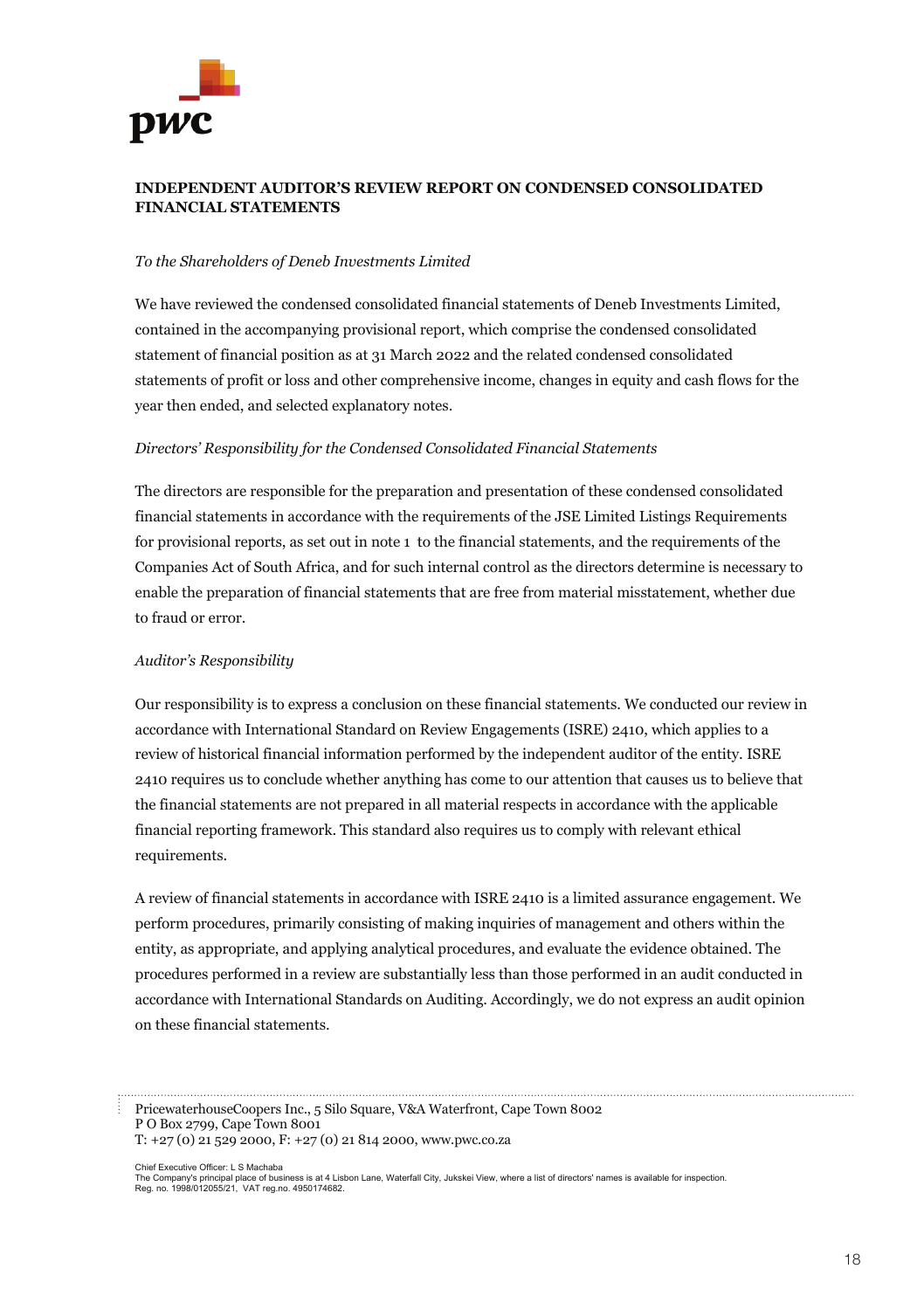

#### *Conclusion*

Based on our review, nothing has come to our attention that causes us to believe that the condensed consolidated financial statements of Deneb Investments Limited for the year ended 31 March 2022 are not prepared, in all material respects, in accordance with the requirements of the JSE Limited Listings Requirements for provisional reports, as set out in note 1 to the financial statements, and the requirements of the Companies Act of South Africa.

Pricewaterhouse Coopers Anc.

PricewaterhouseCoopers Inc. Director: J.A Hugo Registered Auditor Cape Town 25 May 2022